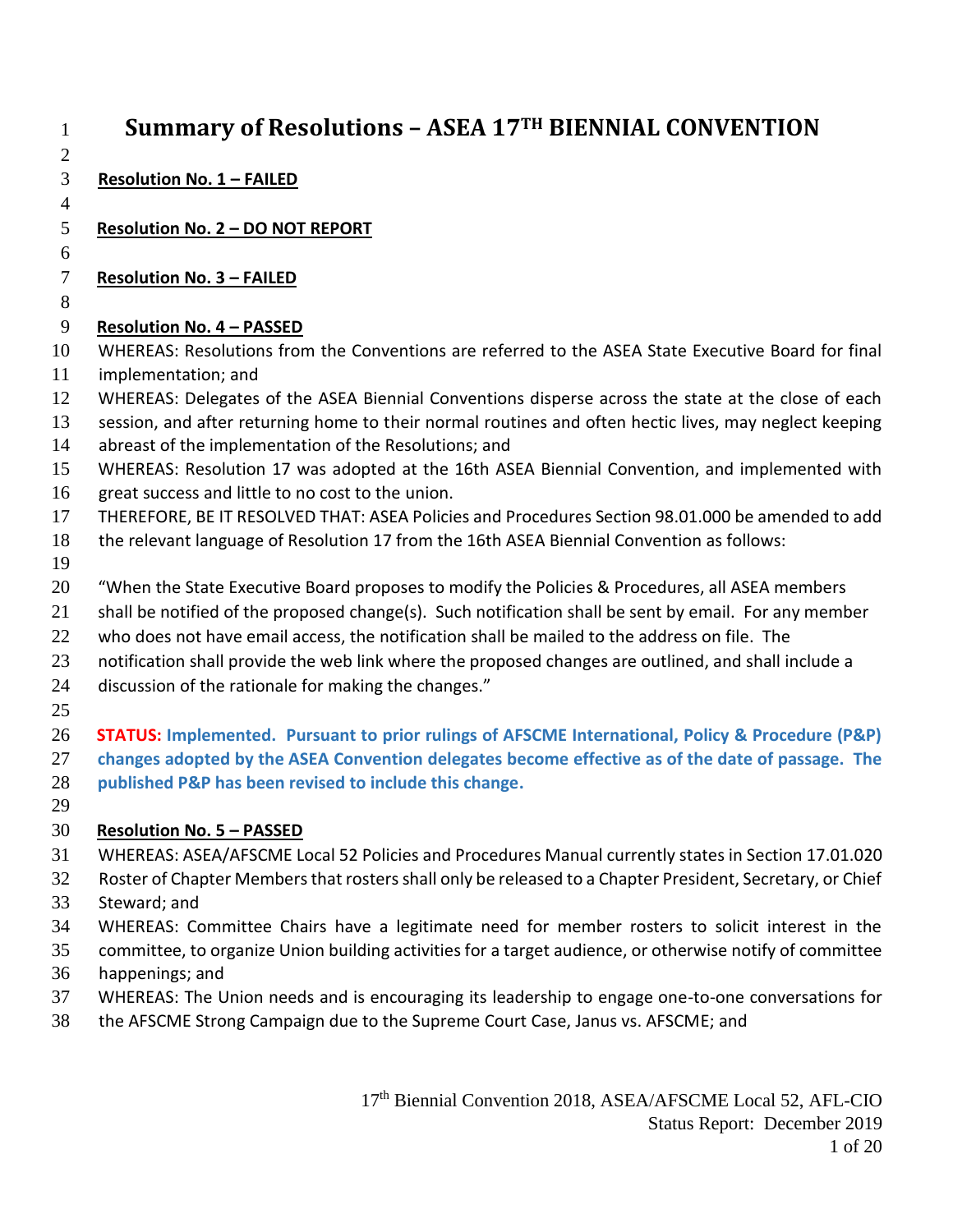- WHEREAS: Judicial Panel charges may be brought against any member, Committee Chair, Steward, or
- Union Officer for the misuse or breach of confidentiality of member information, such that those who
- possess such information are compelled not to misuse it.
- THEREFORE, BE IT RESOLVED THAT: Member Rosters shall be released to State Executive Board
- Committee Chairs and to the Chapter Committee chairs, as long as Information Request form has been
- filled out and sent to the Executive Director with explanation of a valid purpose for receipt and use of
- such information.
- BE IT FURTHER RESOLVED THAT: Member rosters will be required to be submitted back to the Union Headquarters office after the need for the information no longer exists.
- 

 **STATUS: Implemented. This information will be made available pursuant to the terms of this Resolution. Notice has been sent to all statewide Committee Chairs and Chapter Presidents to inform** 

 **them of this Resolution.** 

## **Resolution No. 6 – PASSED**

- WHEREAS: ASEA Policies & Procedures Section 4.02.015 allows a majority of the Executive Board to call a meeting in addition to the regularly scheduled quarterly meetings; and
- WHEREAS: The current policy requires the Executive Director to first determine if a quorum will be met;
- and
- WHEREAS: In the past, this policy has been misinterpreted to mean that if a quorum of the Board does
- not request such a meeting, the meeting will not be called even if a majority have requested it.
- THEREFORE, BE IT RESOLVED THAT: ASEA Policies & Procedures Section 4.02.015 (A)
- shall be amended as follows:
- 
- "Request of a majority: In accordance with Article 8.01 of the ASEA/AFSCME Local 52 Constitution, the President or a majority of the State Executive Board may call a meeting in addition to the regularly scheduled quarterly meetings. If the President, or in his or her absence the Secretary, fails to respond within a 24-hour period to the requests of a majority of the State Executive Board to set up a meeting, then the Executive Director shall be notified by a majority of the Executive Board to request a meeting. He or she shall then set up the meeting immediately and notify the chapter presidents of the date, time, and purpose of the meeting. If the President, Secretary, or Treasurer are absent, the remaining board members shall select a chair by a vote of the majority."
- 
- **STATUS: Implemented. Pursuant to prior rulings of AFSCME International, Policy & Procedure (P&P) changes adopted by the ASEA Convention delegates become effective as of the date of passage. The published P&P has been revised to include this change.**
- 

## **Resolution No. 7 – PASSED**

 WHEREAS: Committees may use funds to pay for member attendance at various conferences and events; and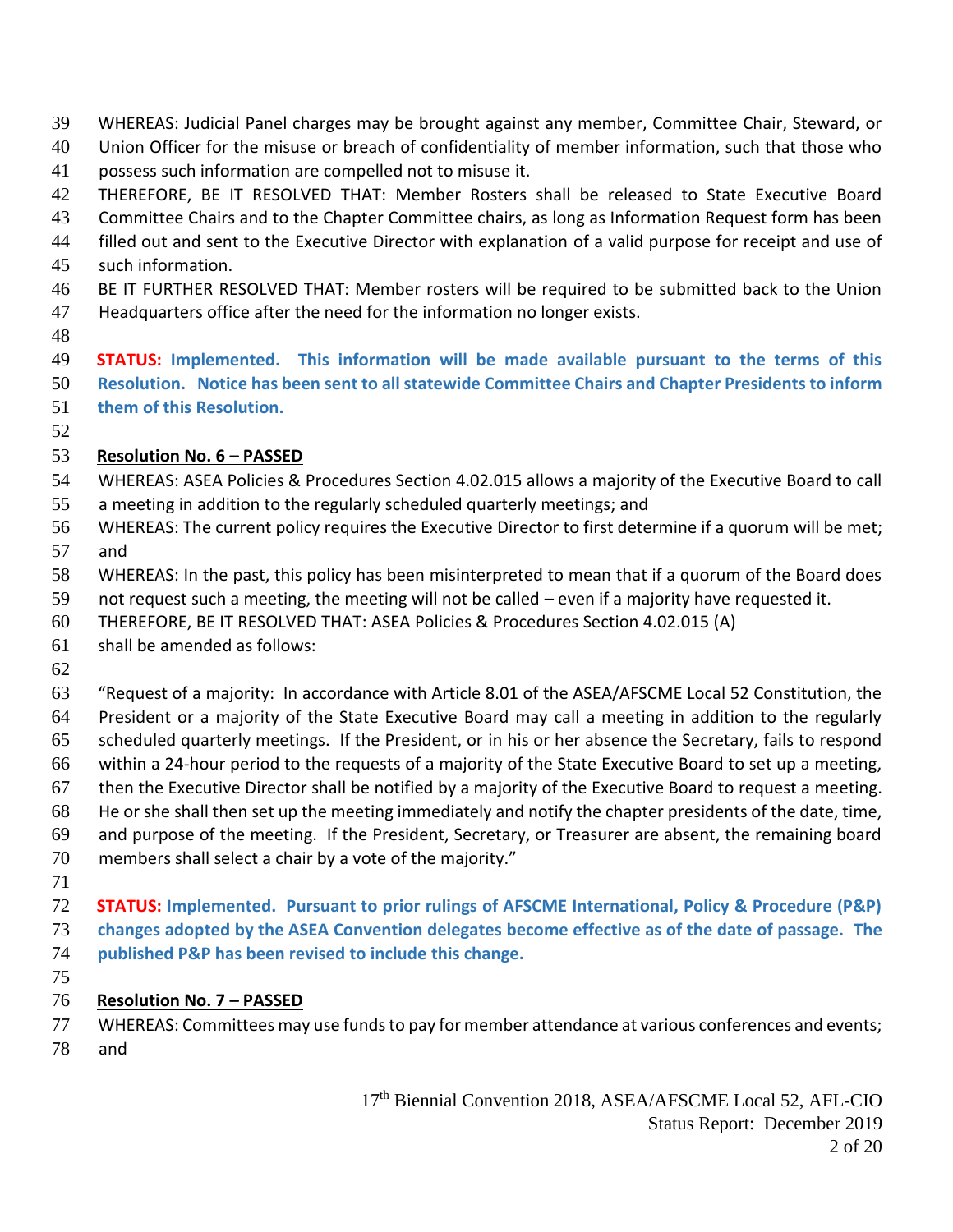WHEREAS: Members who attend such conferences and events are not currently required to disseminate

information they learn or obtain there; and

 WHEREAS: Committee funds should be used to further union principles and to benefit the ASEA membership at large.

THEREFORE, BE IT RESOLVED THAT: The ASEA Policies & Procedures Section 2.01.000 shall be amended

to add the following:

 "Whenever Committee funds are used to fund, in whole or in part, a member's attendance at a conference or event (hereinafter, "event"), the member shall be required to submit a written report to 88 the Committee within 21 days following the event. Committees may also assign additional tasks to the member, such as in-person presentations or trainings for other members. Prior to any expenditure, the member shall be given written notice of these requirements. Provided such written notice is given, if the member does not write the report or fulfill the other requirements as assigned by the Committee, the

- member may be required to reimburse the Committee for the expended funds.
- 

**STATUS: Implemented. Pursuant to prior rulings of AFSCME International, Policy & Procedure (P&P)** 

**changes adopted by the ASEA Convention delegates become effective as of the date of passage. The** 

**published P&P has been revised to include this change. Additionally, the ASEA State Executive Board** 

**President has notified all Committee Chairs and Chapter Presidents of this requirement.**

**Resolution No. 8 – FAILED**

## **Resolution No. 9 - FAILED**

#### **Resolution No. 10 - PASSED**

 WHEREAS: Resolutions from the Conventions are referred to the ASEA State Executive Board for final implementation; and

WHEREAS: Delegates of the ASEA Biennial Conventions disperse across the state at the close of each

107 session, and after returning home to their normal routines and often hectic lives, may neglect keeping

- abreast of the implementation of the Resolutions; and
- WHEREAS: Resolution 17 was adopted and passed at the 16th ASEA Biennial Conventions, and was
- implemented with great success and little to no cost to the union.
- THEREFORE, BE IT RESOLVED THAT: ASEA Policies and Procedures section 4.05.030 be amended to add
- the relevant language of Resolution 17 from the 16th ASEA Biennial Convention as follows:
- 
- "Within 30 days following the first quarterly Executive Board meeting after the close of the Biennial
- Convention, the State Executive Board shall update all Convention delegates and alternates of the ASEA
- Biennial Convention, and all chapter presidents and stewards, on the progress of implementation of the
- Resolutions passed during the Convention. Such updates shall be sent on email. For any delegate,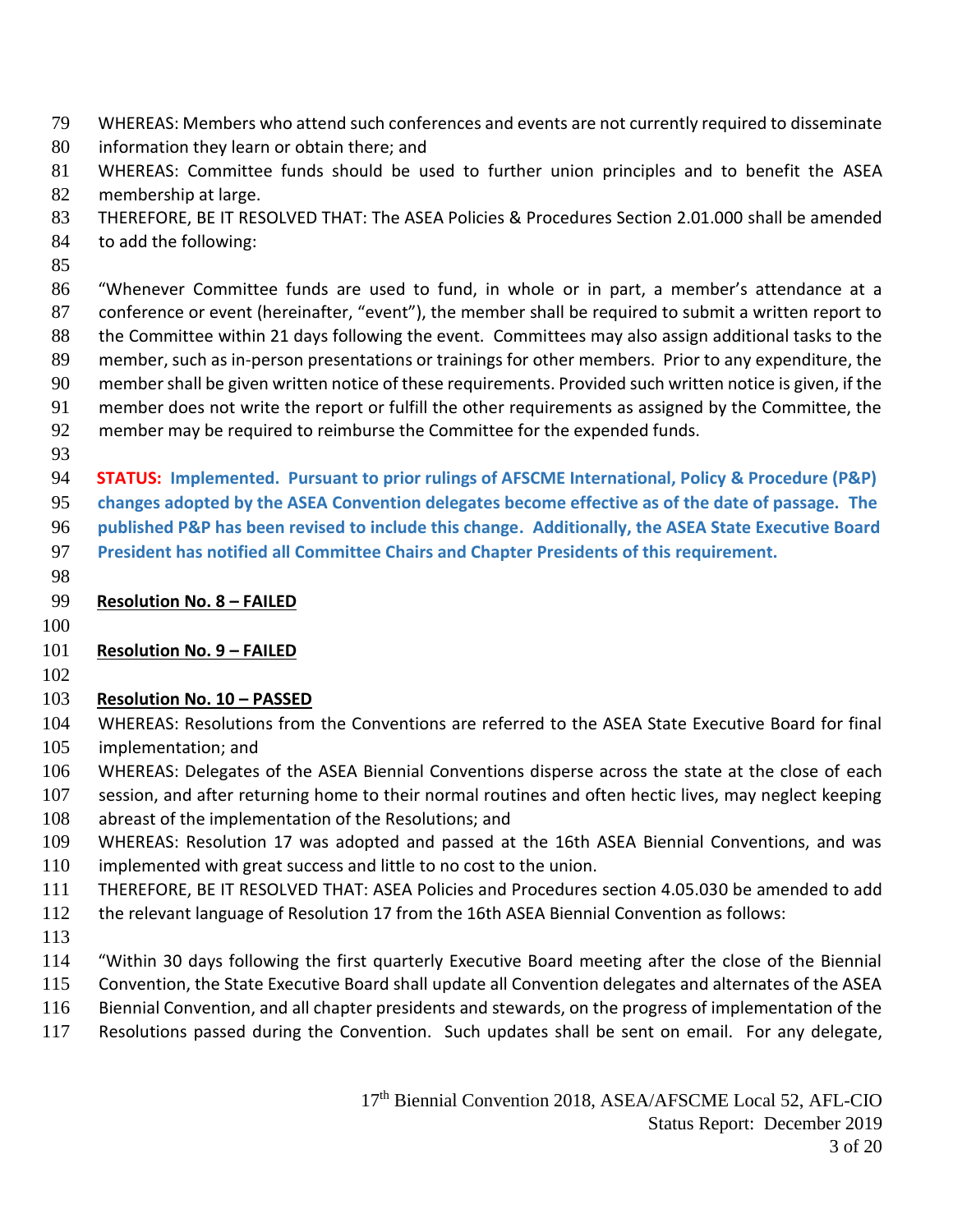alternate, chapter president, or steward who does not have state email access, such updates shall be

- mailed to the address on file. Such updates shall also be posted to the ASEA website.
- 

Following each quarterly Executive Board meeting, the State Executive Board shall update all convention

delegates and alternates, chapter presidents, and stewards on the progress of the implementation of

- the Resolutions passed during the Convention. Such updates shall be sent on email. For any delegate,
- alternate, chapter president, or steward who does not have email access, such updates shall be mailed
- to the address on file. Such updates shall also be posted to the ASEA website.
- 
- Whenever a resolution has a final outcome, the State Executive Board shall update all Convention delegates and alternates, chapter presidents, and stewards on the final outcome and justification for the outcome, of the resolution. Such updates shall be sent on email. For any delegate, alternate, chapter president, or steward who does not have email access, such updates shall be mailed to the address on 131 file. Such updates shall also be posted to the ASEA website."
- 

**STATUS: Implemented. Pursuant to prior rulings of AFSCME International, Policy & Procedure (P&P)** 

**changes adopted by the ASEA Convention delegates become effective as of the date of passage. The** 

**published P&P has been revised to include this change. The Board will continue to make the required** 

- **updates as required by this P&P.**
- 

## **Resolution No. 11 – PASSED**

Whereas: Article 7 of the ASEA/AFSCME Local 52 Constitution currently requires that the State Executive

- Board be made up of 13 members including (4) Occupational Board Members elected, one each, from the following State GGU occupational groups: Technical Employees, Professional Employees,
- 142 Administrative Support Employees, and Class I employees; and
- Whereas: The State of Alaska no longer uses these occupational group designations, and has created
- new occupational group designations that do not easily match up to the designation required in the constitution; and
- Whereas: During the election process, staff has been tasked with the duty of reconciling the current
- employee designations with the prior designations, in order to ensure members get the correct ballot(s),
- 148 at great effort and cost to the Union; and
- Whereas: Delegates to this convention may recognize and support changes to the Constitution that would amend the size of the State Executive Board to align to the current occupational group designations in use by the State, but do not have sufficient access to information to make the appropriate Constitutional amendments to ensure such changes take place in a manner that doesn't cause chaos, confusion, or damage to the State Executive Board and the Union as a whole; and
- Whereas: The State Executive Board and the Executive Director have greater access to information about
- total membership numbers, and membership by occupational designation than do the delegates to Convention.
- THEREFORE, BE IT RESOLVED THAT: The State Executive Board shall undertake the task of researching
- possible changes to the Constitution that would amend the size of the Board, including but not limited

17<sup>th</sup> Biennial Convention 2018, ASEA/AFSCME Local 52, AFL-CIO Status Report: December 2019 of 20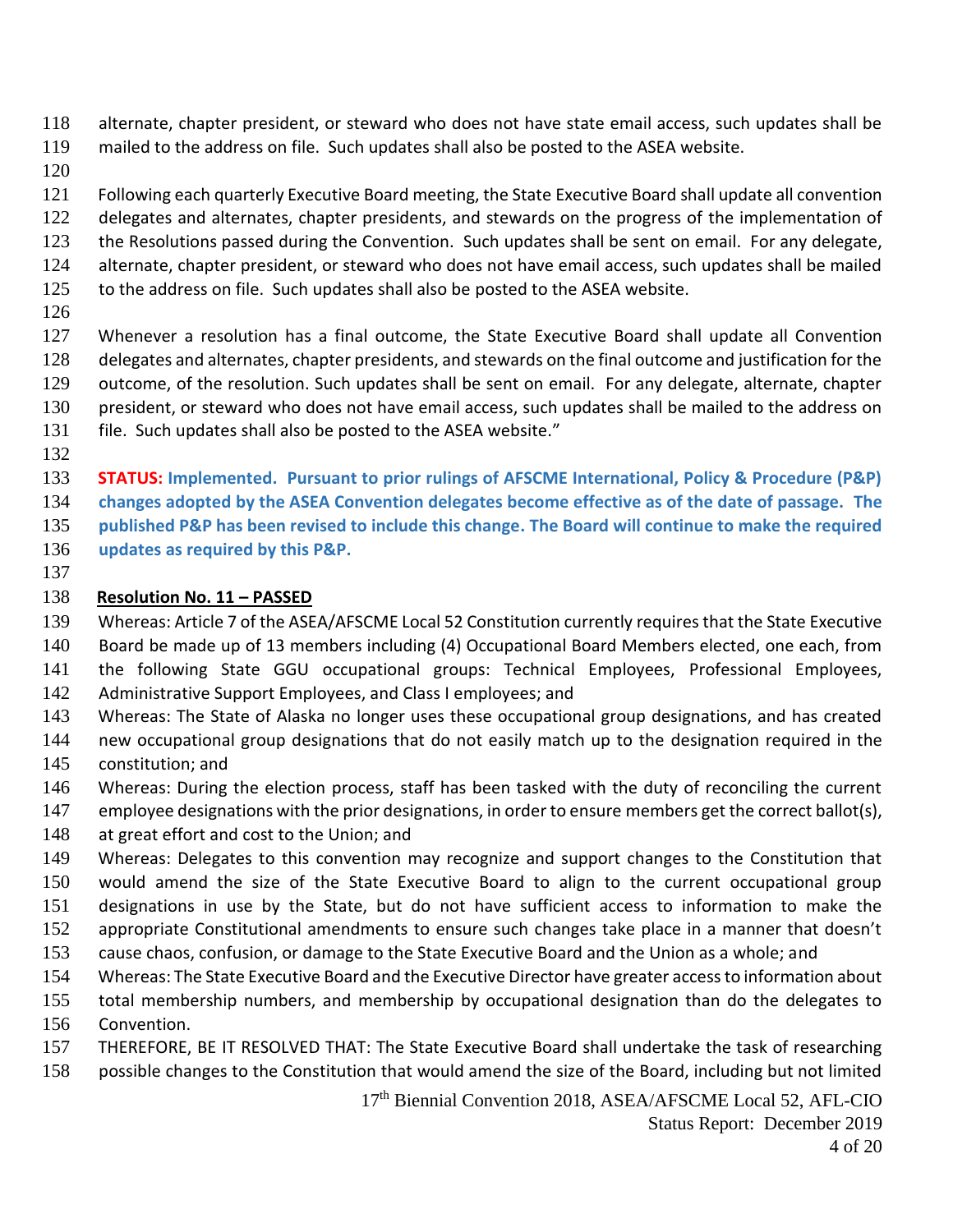to realignment of the four (4) Occupational seats, to match the current State Occupational group designations.

- BE IT FURTHER RESOLVED THAT: Based upon such research, the State Executive Board shall draft a
- proposed constitutional amendment addressing these issues, and submit such draft and a summary of
- 163 all research to all Chapter Presidents, Chapter Secretaries, and 2018 Convention delegates no later than
- September 30, 2018, and make such information available to any member upon request; and
- BE IT FINALLY RESOLVED THAT: Any member would then be free to use such information to pursue a constitutional amendment either in an off-convention year, or during the next Biennial Convention.
- 
- **STATUS: Completed. The Resolutions Subcommittee distributed a draft Constitutional Amendment and the required research for poll vote by the Board on 10/23/2018, and the materials were subsequently distributed to the membership at large. In a separate action, an ASEA member brought forward this Constitutional Amendment in the 2019 election, and the membership passed it by a vote of 651 - 79. AFSCME International issued final approval of this Amendment in late October 2019, and**
- **the new version of the ASEA Constitution has been published on the ASEA website.**
- 

## **Resolution No. 12 - PASSED**

- WHEREAS: Article 1.02 (G) of the ASEA/AFSCME Local 52 Constitution allows members the right to full
- 177 participation in the decision-making process of the union, and to pertinent information needed for the exercise of this right; and
- WHEREAS: Article 8.02 (A) (2) of the ASEA/AFSCME Local 52 Constitution states that all meetings of the
- State Executive Board are open to observation by any member in good standing of the union; and
- WHEREAS: Many members are unable to attend State Executive Board meetings in person, due to cost
- considerations, availability of personal leave, geography, or other reasons; and
- WHEREAS: The regular quarterly meetings of the State Executive Board currently have a "member call-
- in period," which members may access via telephone; and
- WHEREAS: The technology exists to make the entirety of each meeting similarly available.
- THEREFORE, LET IT BE RESOLVED THAT: ASEA Policies & Procedures Section 4.02.010
- shall be amended to add the following: "The regular quarterly business meetings of the State Executive
- Board shall have a telephone access number through which any member who would otherwise be
- eligible to attend in person, may call in to attend remotely, for all or part of any meeting. Such call-in
- numbers shall be disseminated to the membership in the agenda for each meeting. Remote
- attendance at the meeting shall not entitle the member to speak during the meeting, except during a
- designated member comment period.
- 
- **STATUS: Implemented in part. Pursuant to prior rulings of AFSCME International, Policy & Procedure**
- **(P&P) changes adopted by the ASEA Convention delegates become effective as of the date of**
- **passage. The published P&P has been revised to include this change.**
-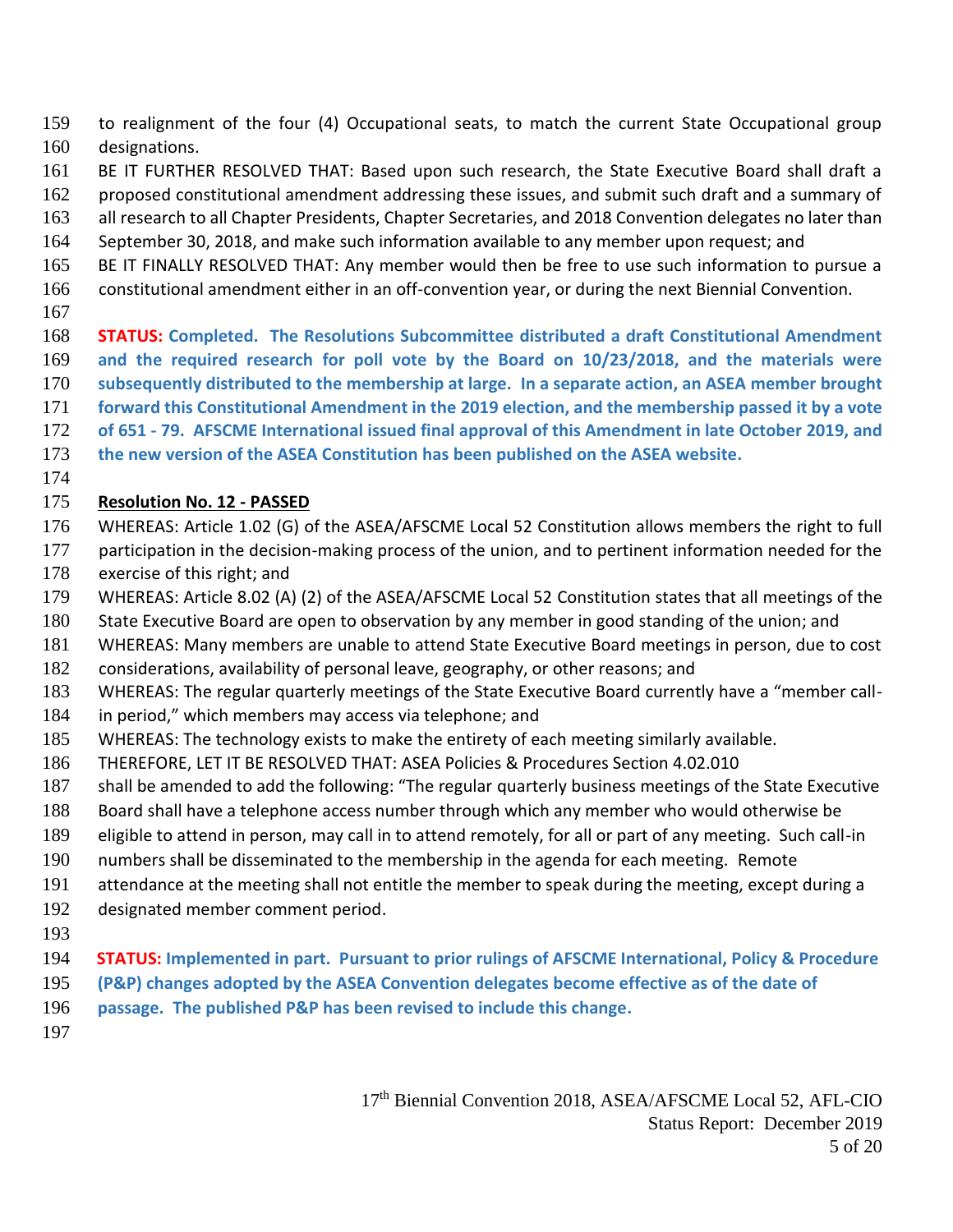- **However, due to the limitations of the current telecommunications system, ASEA is unable to comply**
- **with this P&P. For this reason, the State Executive Board voted at its December 2018 meeting to**
- **suspend this P&P until implementation is possible. Concurrently, staff is researching ways to provide**
- **secure meeting access, subject to budget limitations, and will continue to report status to the Board.**
- **Staff is in the process of learning Microsoft Team technology as a possible solution. If this is an**
- **effective solution, staff will give a demonstration at the upcoming convention.**
- 

#### **Resolution No. 13 – RULED OUT OF ORDER – CONFLICT WITH CONSTITUTION**

#### **Resolution No. 14 - PASSED**

- Whereas: Policy and Procedures Section 2.03.000 APPOINTED COMMITTEES states "In accordance with Article 7 of the ASEA/AFSCME Local 52 Constitution all elections for the State Executive Board and AFSCME convention delegates shall be conducted under the supervision of an Election Committee."
- Whereas: Chapters have a vested interest in timely elections for the ASEA convention.
- Be it Resolved: That the ASEA Policy and Procedures be amended to add Section 1.06.00, Chapter Convention Delegate Elections, "In addition to following the election requirements in individual local Chapter Bylaws, Chapters must also ensure that, when conducting elections for ASEA Biennial Convention delegates, the Election Committee is appointed and holds its organizational meeting no later than 30 days prior to the mailing of nomination forms.
- 

**STATUS: Implemented. Pursuant to prior rulings of AFSCME International, Policy & Procedure (P&P)** 

**changes adopted by the ASEA Convention delegates become effective as of the date of passage. The** 

- **published P&P has been revised to include this change.**
- 
- **The ASEA State Executive Board President notified all Chapter Presidents of this requirement via**

**email and at the February 2019 quarterly President's Committee meeting. The ASEA Elections** 

- **liaisons shared this information again with all Chapters in April 2019. immediately ahead of the**
- **2020 Biennial Convention election cycle, in October 2019, the ASEA Elections liaison reiterated this**
- **information, and sent out election timelines and additional information to assist chapters to comply with this policy.**
- 

## **Resolution No. 15 - PASSED**

- Whereas ASEA/AFSCME Local 52 Policy and Procedures 9.01.000 Steward Goals Paragraph B states, "To ensure that stewards perform their duties in a responsible, knowledgeable, and effective manner;" and Whereas ASEA/AFSCME Local 52 Policy and Procedures 9.04.000 Stewards Paragraph C. states, "The 233 steward's duty and role is to be an advocate for the member and not to be concerned with their personal relationship with management. The steward's primary job is to protect and defend the rights of every member; and
- Whereas each steward should attend at least three quarterly chapter steward meetings and annual
- mandatory contract training; and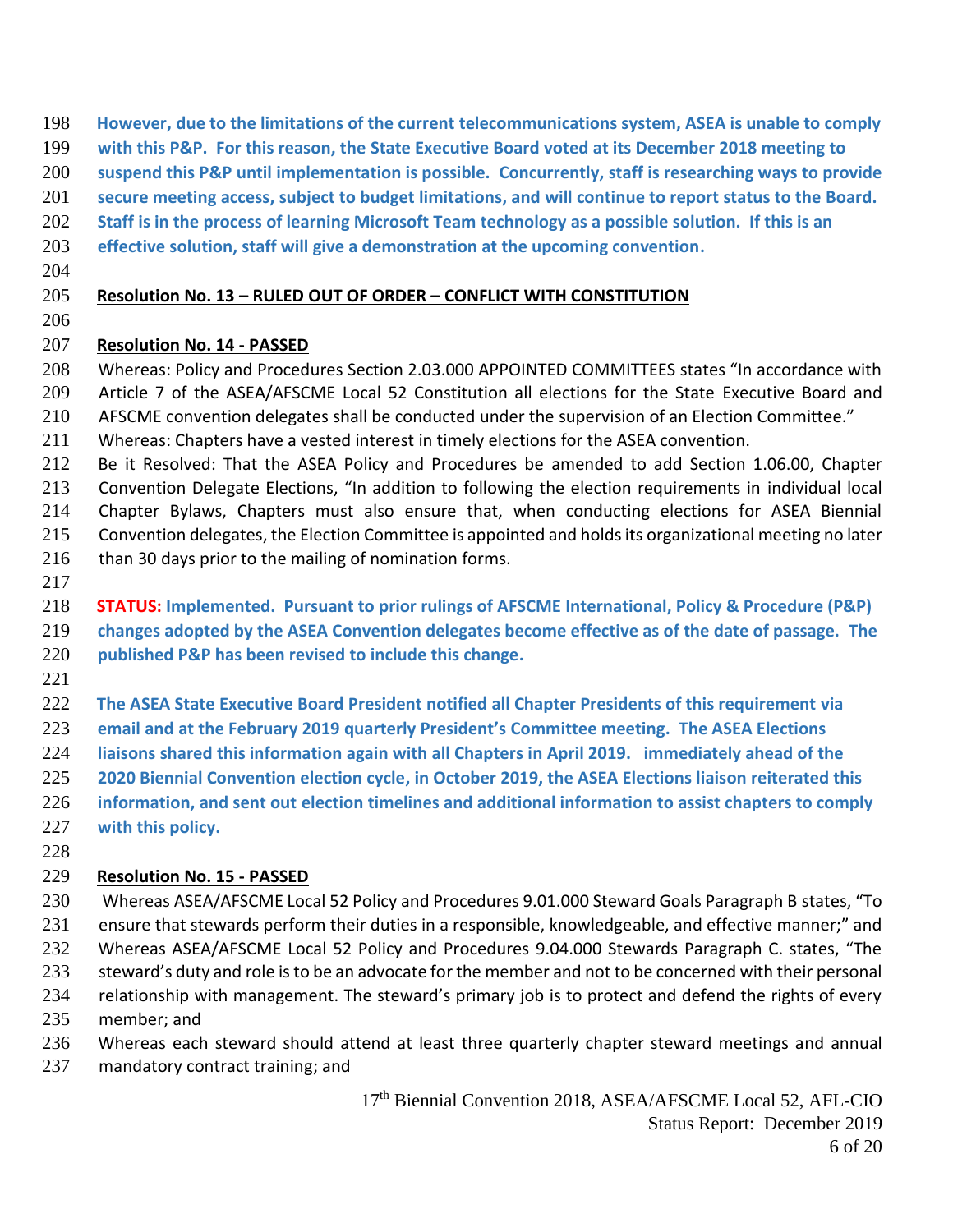- Whereas stewards are required to submit a biannual report to their chapter chief steward to validate
- steward time to ensure accountability.
- 240 Be it therefore resolved; chapter stewards must be held accountable for their steward release time for
- 241 the purposes of advocating for members by submitting supporting documentation as biannual reports
- 242 to their chapter chief steward who will forward the reports to headquarters.
- 

**STATUS: Implemented. This information was discussed at the April 2018, November 2018, April** 

**2019, and October 2019 Steward trainings. The statewide Chief Steward has also distributed a copy** 

- **of these requirements to all chapter Chief Stewards. If the 2020 Convention delegates determine**
- **this resolution should be continued, these requirements will continue to be reiterated at future Steward trainings.**
- 

## **Resolution No. 16 - PASSED**

- Resolution Regarding Chapter Elections for Biennial Convention Delegates
- 252 Whereas; No chapter can conduct a biennial convention delegate election more than 120 days before
- the start of the convention; and
- Whereas: every chapter should have time to gather their elected delegation to prepare for biennial constitutional convention; and
- Whereas; conducting a convention delegate election within a week of the deadline to submit the
- delegate credentials is detrimental to solidarity and delegate committee participation at the convention.
- Be it therefore Resolved: Each chapter will conduct their biennial convention delegate election no less
- 259 than 90 days prior to the start of the biennial convention.
- 

 **STATUS: Implemented. The ASEA State Executive Board President notified all Chapter Presidents of this requirement via email and at the February 2019 quarterly President's Committee meeting. The ASEA Elections liaisons shared this information again with all Chapters in April 2019. immediately ahead of the 2020 Biennial Convention election cycle, in October 2019, the ASEA Elections liaison** 

- **reiterated this information, and sent out election timelines and additional information to assist**
- **chapters to comply with this requirement.**
- 

## **Resolution No. 17 - PASSED**

- Resolution in support of changing Policy and Procedure Section 17.00.000 Information Requests
- Whereas; members in good standing expect transparency from their Executive Board and their Executive
- Director; and
- 272 Whereas; members in good standing may require requested information to conduct chapter and or committee business; and
- Whereas; members in good standing might need the requested information to ensure compliance with
- ASEA/AFSCME Local 52 ruling documents;
- Be it resolved that Section 17.00.000 Paragraph C will read:
-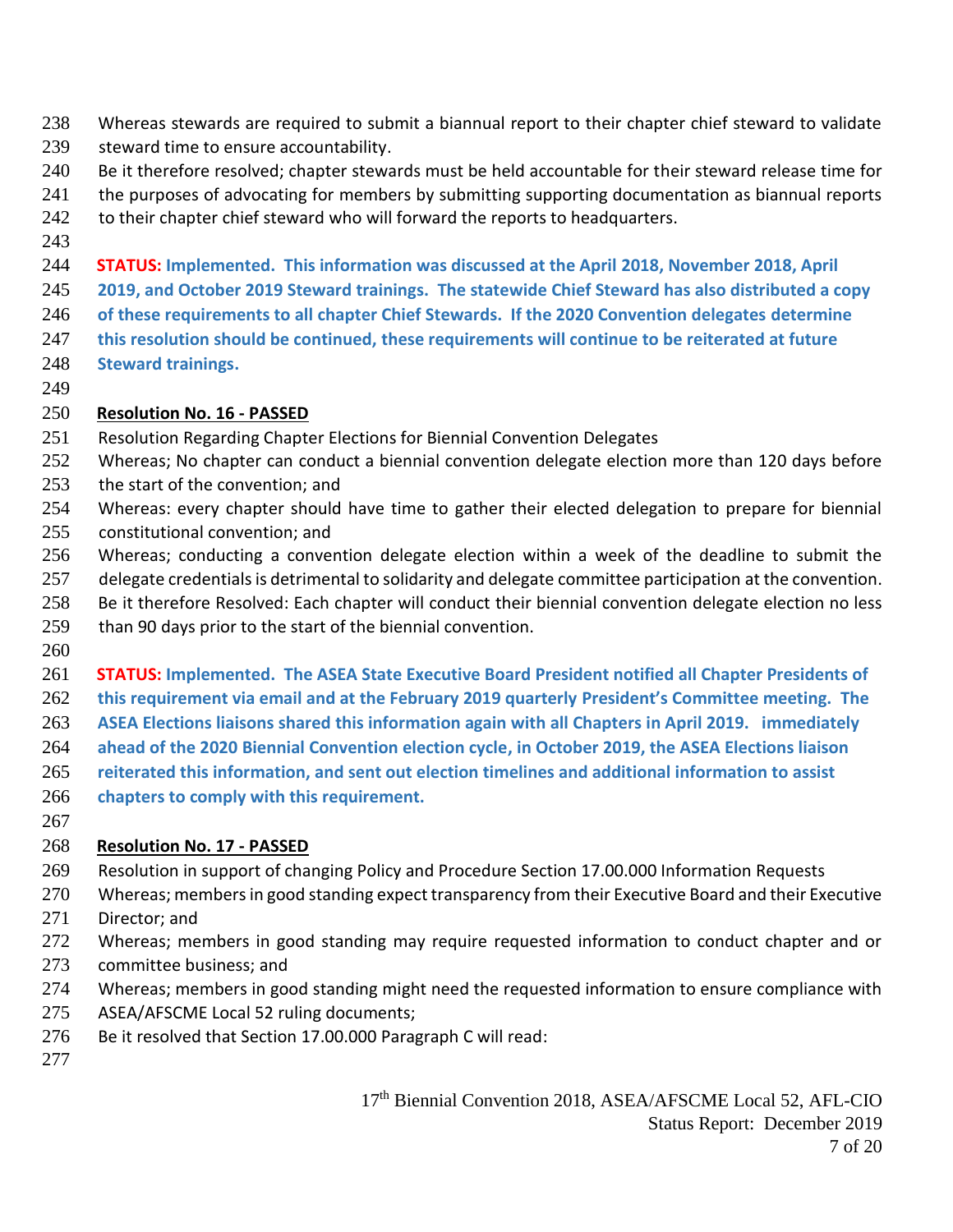- "Upon receipt of an Information Request Form the Executive Director will acknowledge to the requestor within ten (10) days of the receipt of the information request and the latest date by which the information request will be completed. Requests routinely will be completed within fifteen (15) business 281 days unless circumstances require an extended period of time."
- 

- Be it further resolved: Any response will either include the approval and provision of requested information or denial with associated governing document citation supporting the denial.
- **STATUS: Implemented. Pursuant to prior rulings of AFSCME International, Policy & Procedure (P&P) changes adopted by the ASEA Convention delegates become effective as of the date of passage. The published P&P has been revised to include this change.**
- 

## **Resolution No. 18 – RULED OUT OF ORDER – IDENTICAL TO RESOLUTION 12**

## **Resolution No. RB-1 - PASSED**

- WHEREAS: performance evaluations are often delayed needlessly; and
- WHEREAS: this adversely affects morale, members pay and can create a hardship; and
- WHEREAS: delays disbursement of back pay may result in a higher tax rate; and
- THEREFORE, BE IT RESOLVED THAT: the next contract negotiating committee be strongly encouraged to negotiate a monetary penalty for late performance evaluations to be paid by the State similar to late payment section 21.07 A 3.
- 

### **STATUS: Completed. The Executive Director disseminated Resolution RB-1 to the ASEA Contract Negotiating Committee. During the 2019 collective bargaining negotiations, the CNC successfully negotiated a Letter of Agreement (LOA) with the State regarding resolving late pay increments. The LOA went into effect on July 1, 2019.**

## **Resolution No. RB-2 - PASSED**

- WHEREAS: Employees are increasingly required to use their personal vehicles to complete their assigned job duties; and
- WHEREAS: Needless delays in the processing of travel reimbursements and mileage reimbursements are
- causing low morale and financial hardships; and
- WHEREAS: Alaska Administrative Manual Accounting section 60.140 Privately Owned Vehicles language
- is vague and does not instruct the State to process reimbursements within a reasonable timeframe.
- THEREFORE, BE IT RESOLVED THAT: The Contract Negotiating Committee be strongly encouraged to
- negotiate for additional language to process travel reimbursements and mileage reimbursements within
- a 30-day timeframe or face penalties"
-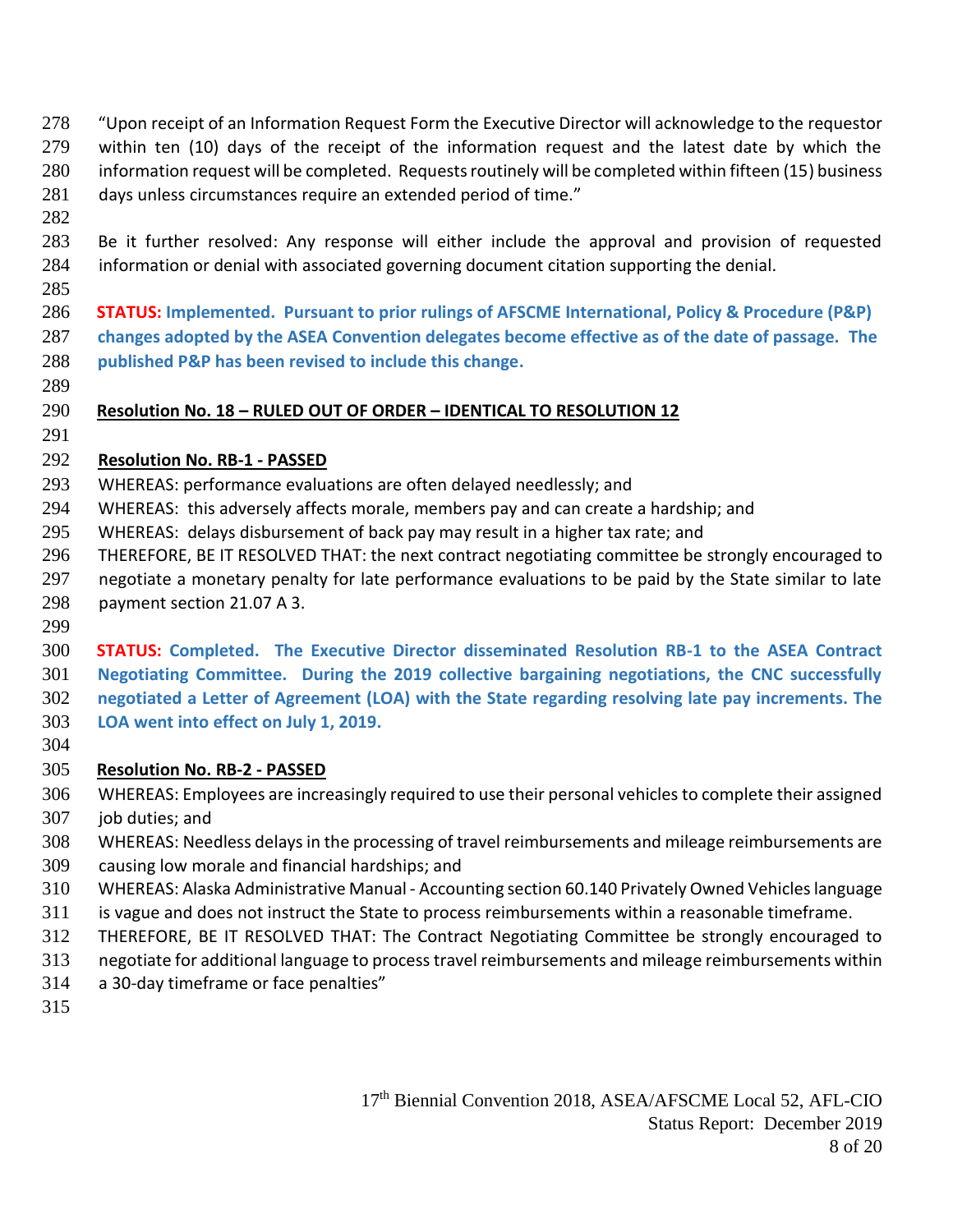**STATUS: Completed. The Executive Director disseminated Resolution RB-2 to the ASEA Contract Negotiating Committee. The CNC proposed this during negotiations for the 2019-21 Collective Bargaining Agreement. The State rejected it.**

#### **Resolution No. C1-1 - PASSED**

- Whereas, a twenty-year (20) retirement for Juvenile Justice Officers has been consistently supported in
- past ASEA-AFSCE Local 52 Convention Resolutions; and
- Whereas, Juvenile Justice Officers perform identical and or similar duties as other Public Safety Personnel in the State of Alaska;
- Therefore, be it resolved that the ASEA/AFSCME Local 52 Executive Board shall aggressively recommend
- through legislative action, a twenty-year retirement benefit for Juvenile Justice Officers.
- 
- **STATUS: In progress. The Executive Director and the ASEA Political Action Committee (PAC) worked**
- **with the ASEA Lobbyist to support a defined benefit (DB) retirement for all public employees (SB 46).**
- **This included the Executive Director, the PAC and ASEA Lobbyist supporting a DB retirement for peace**
- **officers and firefighters (HB 79). These bills were heard in committee but did not make it to the House**
- **or Senate bodies for a vote. They will continue to be heard next session and be part of the ASEA**
- **Legislative package for the 2019-20 session.**
- 

### **Resolution No. C1-2 - PASSED**

- WHEREAS the current provision for hazard pay in the contract only covers industrial activities;
- Whereas OSHA has declared Alaska Psychiatric Institute (API) as a "chronically hazardous workplace;"
- Whereas employees at API are 288 more times more likely to be injured on the job as compared to any
- other job in the United States as recognized by the US department of labor;
- Whereas state employees are being subjected to repeated assaults on a daily basis at state facilities by
- the mentally patients;
- Whereas GGU member have the right to work in a safe environment and/or be compensated;
- Whereas states employees are not compensated for working in chronically hazardous work environments.
- Therefore let it be resolved that the Contract Negotiating Committee be strongly encouraged to
- aggressively support hazard pay in the contract, and bargain to include members that work at API be
- included under Article 21.05 Hazard Pay provision"
- 
- **STATUS: Completed. The Executive Director disseminated Resolution C1-2 to the ASEA Contract Negotiating Committee. The CNC proposed this during negotiations for the 2019-21 Collective Bargaining Agreement. The State rejected it.**
- 

# **Resolution No. C1-3 - PASSED**

- Whereas OSHA has declared Alaska Psychiatric Institute (API) as a "chronically hazardous workplace;"
- Whereas employees at API are 288 more times more likely to be injured on the job as compared to any other job in the United States as recognized by the US Department of Labor;

17<sup>th</sup> Biennial Convention 2018, ASEA/AFSCME Local 52, AFL-CIO Status Report: December 2019 of 20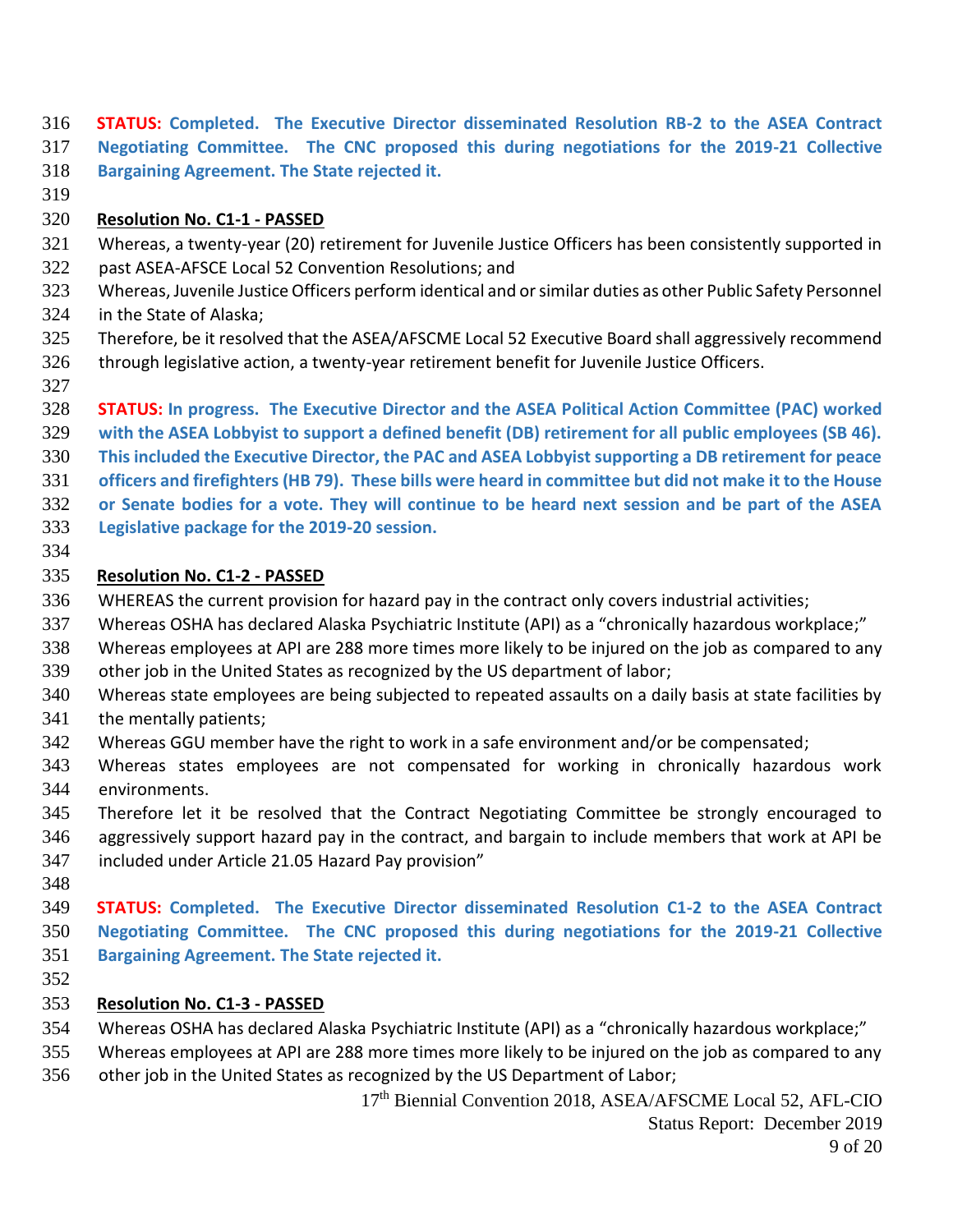- Whereas Class One employees are being subjected to repeated assaults on a daily basis at state facilities
- by mentally ill patients, and other wards they are taking care of;
- Whereas Class One employees have the right to work in a safe environment and/or be compensated;
- Whereas Class One employees are not compensated for working in chronically hazardous work environments.
- Therefore, be it resolved that the ASEA/AFSCME Local 52 Executive Board shall be strongly encouraged
- to seek, through legislative action, a twenty-year (20) retirement benefit for all Class One employees.
- **STATUS: In progress. The Executive Director worked with the ASEA Lobbyist on this issue and it was**
- **part of the ASEA Legislative package for the 2018-19 session. (See C1-1 above). Defined benefit**
- **retirement bills will continue to be heard by the Legislature next year and will be part of the ASEA**
- **Legislative package for the 2019-20 session.**
- 
- 

## **Resolution No. C1-4 – RULED (PROCEDURALLY) OUT OF ORDER – ACTION TAKEN ON INTENT**

- Whereas OSHA has declared Alaska Psychiatric Institute (API) as a "chronically hazardous workplace;"
- Whereas employees at API are 288 more times more likely to be injured on the job as compared to any
- other job in the United States as recognized by the US Department of Labor;
- Whereas state employees are being subjected to repeated assaults on a daily basis at state facilities by mentally ill patients;
- Whereas GGU employees have the right to work in a safe environment and have basic human rights afforded them under the Constitution and the Laws of the State;
- Whereas the state has an Office of Victims' Rights to help victims of assaults.
- Therefore let it be resolved that the ASEA Local 52 Executive Board develop and provide training for members that work at API and members who work with mentally ill patients to educate the members
- about their rights under the law and how to access the office of Victims' Rights.
- 

 **STATUS: This Resolution was ruled "out of order" on procedural grounds. Nevertheless, we recognized that these issues and the substantive intent of the Resolution could still be addressed. Due to the seriousness of the safety issues, the Executive Director reached out to the AFSCME International Safety Training department, and received a grant to start trainings with members who work in our 24- hour facilities. Trainings started in late 2018 with API employees. Additional trainings have been held with other units, including trainings in Juneau, Fairbanks, and Anchorage in October 2019, and more are planned. All affected members have been and will continue to be notified of the training opportunities as they come up. In addition, the State Executive Board recommended to the WIC and Class I committees that we update the "Pink Link" on the ASEA website to expand the number of links to victims' rights organizations, and requested input their input on this. Through its chair, the WIC has advised that they are working closely with the Class I committee on seeking out weblink resources to be added to the Pink Link and to the main ASEA website for easy access by our members.** 

#### **Resolution No. C1-5 - PASSED**

WHEREAS: Article 1.02 (G) of the ASEA/AFSCME Local 52 Constitution allows members the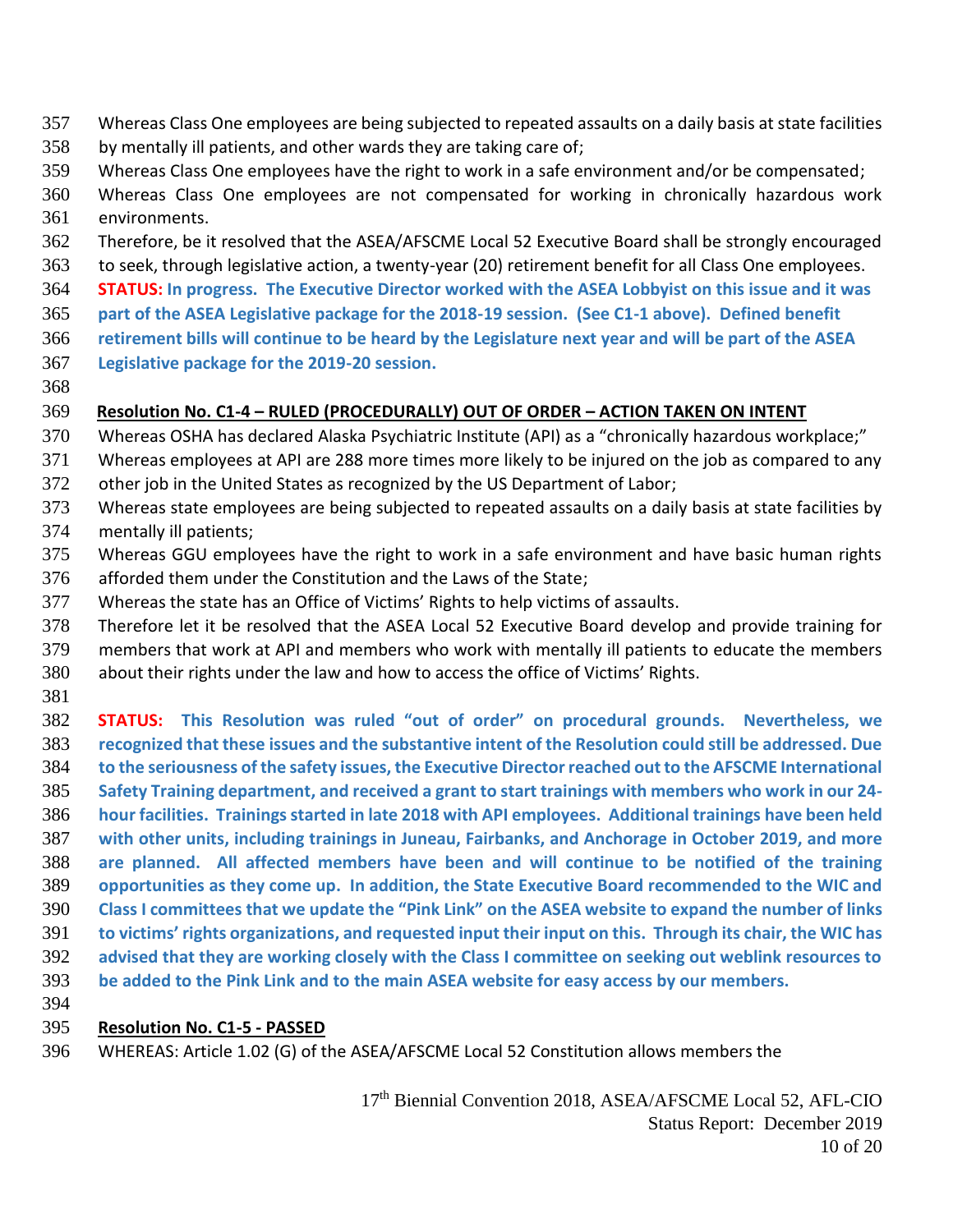- Whereas positive work-life balance results in greater work place productivity and improved employee health and wellness.
- Therefore, be it resolved that the ASEA/AFSCME Local 52 Bargaining Committee (CNC) shall be recommended to aggressively oppose furloughs, reductions of leave, and any and all losses to the employees' contract."
- 

 **STATUS: Completed. The Executive Director disseminated Resolution C1-5 to the ASEA Contract Negotiating Committee (CNC). The CNC successfully negotiated a contract containing no furlough language, no leave reductions, an increase in the employer's healthcare contribution, and wage increases in each of the 3 years of the 2019-21 Collective Bargaining Agreement.**

### **Resolution No. WIC-1 - PASSED**

- RESOLUTION OF ASEA/AFSCME LOCAL 52 AFFIRMING THE RIGHT OF TRANS PEOPLE TO BE PROTECTED
- FROM DISCRIMINATION ANCHORAGE MUNICIPAL LAW
- WHEREAS respect for people of all gender identities and expressions is an important value of the ASEA
- Pride Committee; AND
- WHEREAS gender transition as a resolution of the experience of gender dysphoria is affirmed and
- supported by the American Psychological Association, the American Medical Association, and numerous
- other professional groups who care for transgender people, AND
- WHEREAS a vital part of gender transition and the health and safety of trans people is living in their
- identified, authentic genders, with those genders being affirmed and respected in the various spaces
- and institutional settings where those individuals live, work, and go to school, AND
- WHEREAS for the last two years, Anchorage's municipal law has ensured basic, fundamental protections for transgender residents and visitors, AND
- 422 WHEREAS Proposition 1 would repeal these protections under the guise of safety in restrooms, despite
- the fact that Anchorage's non-discrimination law has worked well for two years without incident, AND
- WHEREAS these anti-transgender initiatives focus centrally on access to bathrooms and locker rooms,
- 425 claiming that laws protecting transgender people will enable men and boys to enter bathrooms and
- locker rooms designated for the use of women and girls, in order to commit voyeuristic harassment or sexual assault; AND
- WHEREAS trans people have in fact been using bathrooms that match their identified genders for many
- decades without any such problem existing; AND
- WHEREAS legal protection of gender identity does not in any way render harassment or assault legal, AND
- WHEREAS it is in fact trans women who face substantial risk of becoming the victims of violence or persecution in accessing bathrooms; AND
- WHEREAS so-called "bathroom bills" (Municipality of Anchorage Proposition 1) have a vastly greater
- negative impact on trans people than just limiting their ability to access toilets; TO WIT: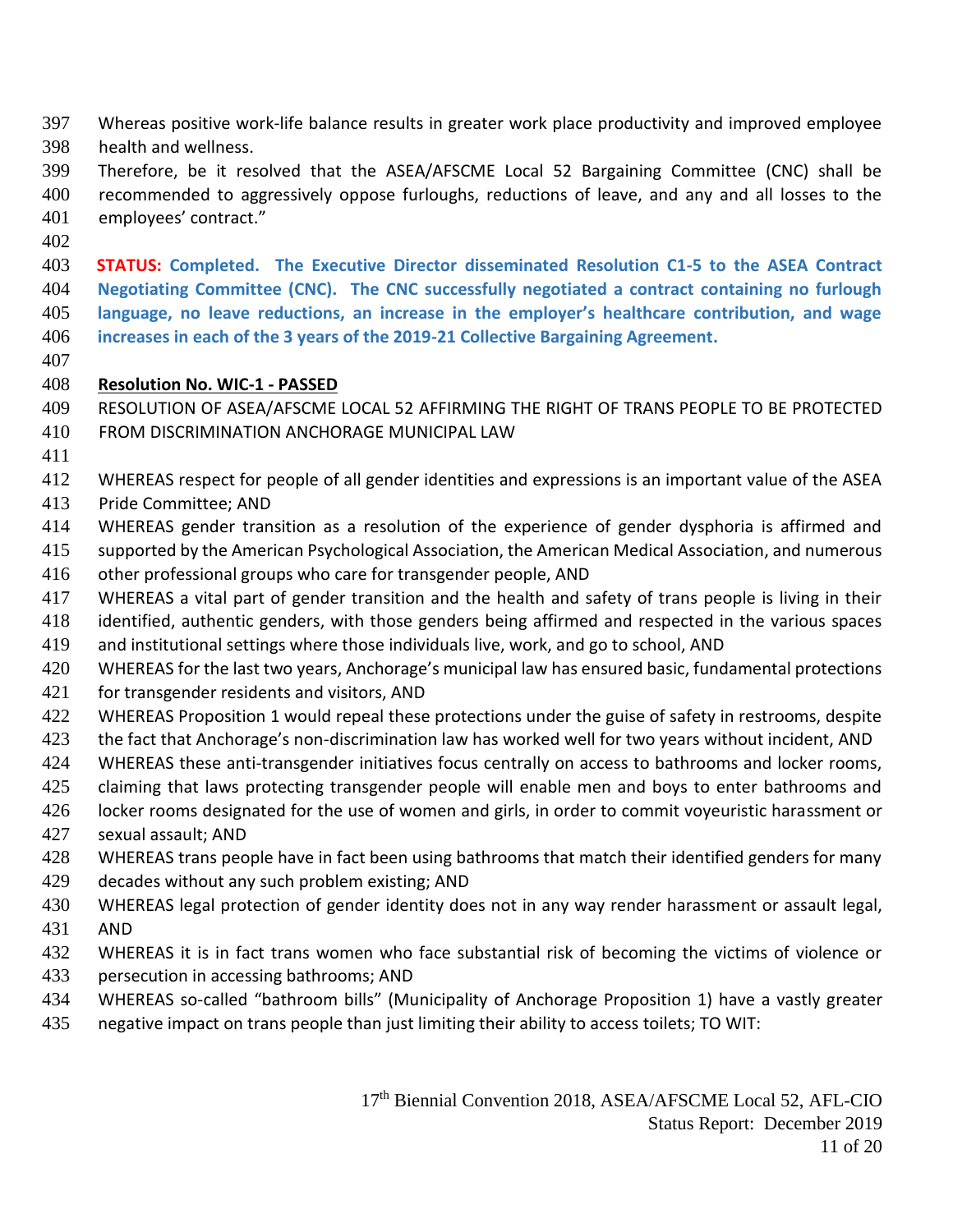- a) These bills deny the reality of gender identity, often using the nonsense phrase "biological gender,"
- which conflates physical sex characteristics at birth with gender identity in order to delegitimize gender transition as delusional; and
- 439 b) These bills encourage the general public to treat trans people, particularly trans women, with fear,
- and to see them as potential child molesters and inclined to sexual assault; and
- 441 c) These bills encourage the general public to engage in gender policing, which is a practice of 442 scrutinizing the appearance and behavior of others, framing trans people as deceptive in their gender presentations, and punishing gender-nonconformity—a practice that impacts cisgender individuals as well as trans people; AND
- WHEREAS the goal of a just society should be that all of its members be treated with dignity and respect,
- rather than mocked, bullied, stigmatized, falsely accused, banned from equal access to facilities, or otherwise marginalized;
- NOW, THEREFORE, BE IT RESOLVED:
- 1) ASEA/AFSCME Local 52 reaffirms its longstanding support of the protection of people against
- discrimination on the basis of gender identity or expression; AND
- 2) ASEA/AFSCME Local 52 is opposed to Proposition 1, which would bring discrimination back to
- Anchorage and encourage public harassment of trans people
- 

 **STATUS: Completed. The Municipal election took place April 3, 2018. Anchorage voters rejected Proposition 1 by a vote of 52.64% to 47.36%. The ASEA Political Action Committee (PAC) did not take a position. The Executive Director was out of town during the PAC's next meeting following convention (March 20, 2018), so was unable to attend and share this resolution at that time. The municipal election was held prior to the April PAC meeting.**

## **Resolution No. WIC-2 - PASSED**

- Whereas, the Women's Issues Committee was created for members to address challenges, inequalities,
- and recommendations for improving working conditions for ASEA/AFSCME Local 52 women. Further, the Class One Committee was created to represent members who are strike-ineligible, work in 24-hour
- facilities and deal with unique situations in their workplaces in a daily basis;
- Whereas, AFSCME women make up close to 60% of AFSCME International's membership and the union
- is only as strong as the membership core. AFSCME International is dedicated to working with its affiliates 467 to provide high quality training for its members;
- Whereas, the International Association of Women Police (IAWP) was first established in 1915 in California by the first American policewomen as an international organization to provide professional
- development, mentoring, training, networking, and recognition for female law enforcement officers and
- civilian support staff as well as increase the members of women in law enforcement;
- Whereas, the IAWP's mission is to strengthen, unite, and raise the capacity of women in law enforcement internationally. Further, IAWP envisions a world where law enforcement reflects the diversity of the communities they serve and where human rights are protected;
- Whereas, the Women Police of Alaska (WPA) is a multiagency organization comprised of Alaska women
- and men in law enforcement associated with AFSCME International. WPA is an affiliate of the

th Biennial Convention 2018, ASEA/AFSCME Local 52, AFL-CIO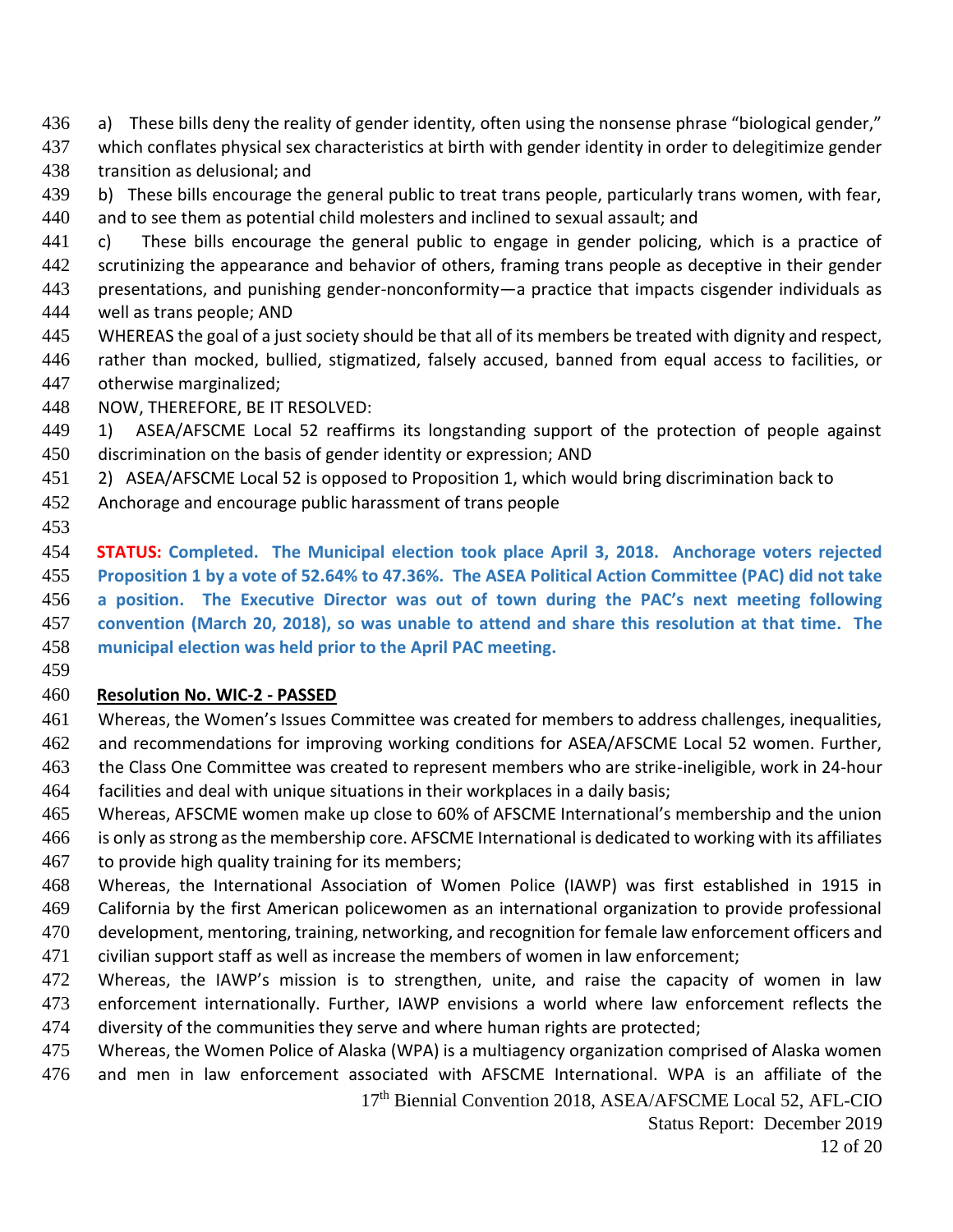- International Association of Women Police and WPA is committed to bringing together culture and perspectives that broaden the world view of women in law enforcement.
- 479 Whereas, the Women Police of Alaska have bid and won the contract to host the 57<sup>th</sup> Annual
- International Association of Women Police Conference, in Anchorage, Alaska in September of (23 27)
- 2019. And, it is expected that 500 law enforcement and support staff will attend and receive expert 482 training at the international conference.
- Therefore be it resolved, ASEA/AFSCME Local 52 reaffirms its longstanding commitment to women and
- 484 women in marginalized professions by supporting the 57<sup>th</sup> Annual International Association of Police
- Conference, in Anchorage, Alaska
- 
- **STATUS: Completed. ASEA/AFSCME Local 52 provided a donation of \$500.00.**
- 

#### **Resolution No. WIC-3 - PASSED**

- Whereas, the Women's Issues Committee meets monthly using a teleconference service; and
- Whereas, this teleconference service incurs a service user fee each dependent on the number of
- participants monthly; and
- Whereas, there are other no-cost teleconference services in the marked today; and
- Whereas, other services (i.e. GoToMeeting) would allow for conversation and document sharing, and might require the purchase of a license.
- Be it therefore resolved, the Women's Issues Committee working with their staff liaison, explore the availability, cost and expediency of a GoToMeeting or similar service license for future committee use and present recommendations for service implementation by this committee or other authorized groups conducting ASEA business.
- 

 **STATUS: Completed. Since September of 2018, the Women's Issues Committee (WIC) has been working with staff on this issue. Though there is no permanent solution in place yet, the research required by the resolution has been completed by our IT staff, and recommendations have been presented and are in the process of being evaluated for implementation.**

 **Our previous videoconferencing solution (OmniJoin) was discontinued by the provider, so ASEA IT staff has been looking for alternate solutions to our videoconferencing needs. ASEA has been using Adobe Connect for weekly staff meetings and other videoconferencing needs between the three ASEA offices (Anchorage, Fairbanks, and Juneau). Adobe Connect has no charge for up to three participants, so this meets staff's current needs. In order to expand our license for up to 25 participants, it would cost \$50.00 per month. This greatly exceeds the current cost of the AT&T teleconference that WIC utilizes. The average cost for AT&T teleconferencing for the WIC is approximately \$9.00 per meeting, with meetings held once a month. Even the lowest price plan for GoToMeeting exceeds this at \$14.00 per month (per user).** 

 **Future plans include upgrading our Exchange service to Microsoft Exchange Online due to our current server platform having reached the end of (extended) support. Along with this upgrade, one of the** 

> th Biennial Convention 2018, ASEA/AFSCME Local 52, AFL-CIO Status Report: December 2019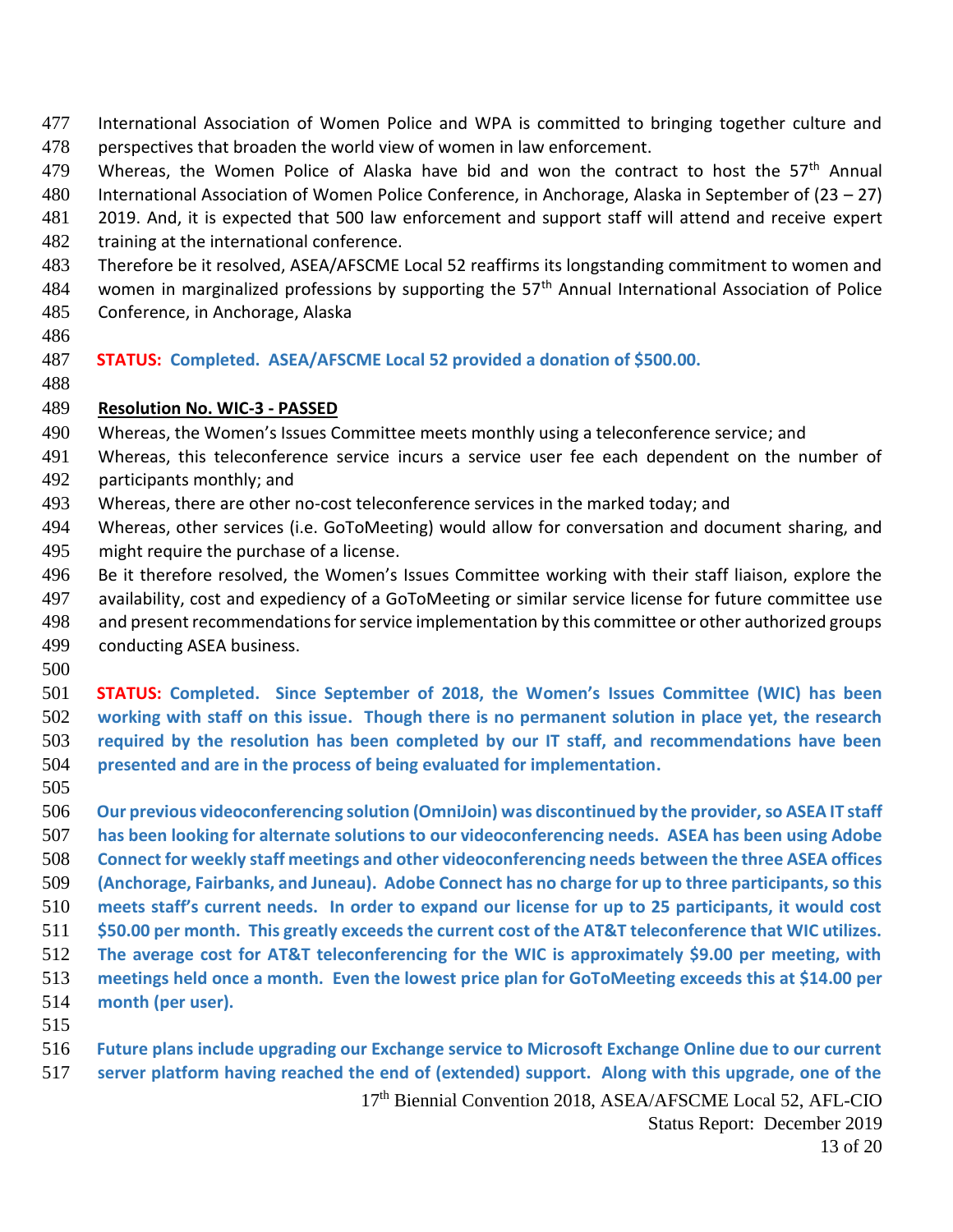- **options ASEA is looking at is upgrading to Office 365 for all staff, which will include the application**
- **Microsoft Teams. Microsoft Teams is replacing Skype for Business, and supports online meetings and**
- **video calls, so this resolution may be able to be supported in the future at no additional expense to**
- **WIC, depending on the upgrade path ASEA decides on.**
- 

## **Resolution No. WIC-4 - PASSED**

- Whereas, lesbian, gay, bisexual and transgender (LGBT) state workers are currently protected by a 2002 Administrative Order (AO 195) and Article 6 of the most recent negotiated contract (CBA 2016-2019), and
- Whereas, these protections, while laudable, do not provide the same enduring and comprehensive deterrent to discrimination and options for legal recourse as codified laws in the form of statutory law or agency regulation, and
- Whereas, it is with the decades-long struggle for the necessary addition of anti-discrimination
- protections for Alaska's LGBT residents that we recall the words of Dr. Martin Luther King Jr. that "the time is always right to do what is right," and
- Whereas, Alaskans via public testimony have overwhelmingly supported HB 184 and SB 72, the bills are supported by a diverse set of faith leaders, civic organizations and Alaska's Statewide Civil Rights
- Enforcement Agency, the Alaska State Commission for Human Rights (ASCHR).
- Therefore, be it resolved, that ASEA calls for the establishment of enduring and comprehensive
- statewide LGBT anti-discrimination protections through amending of the Alaska Human Rights Act (A.S.
- 18.80) or through statutory interpretation, and
- Be it further resolved, that a letter that embodies the spirit of this resolution be forwarded by the
- Executive Director of ASEA/AFSCME Local 52 to the ASCHR, the Office of the Alaska Governor, and
- members of the Alaska House of Representatives and the Alaska State Senate.
- 

 **STATUS: Completed. HB 184 and SB 72 did not pass out of the 2017-2018 legislative session. A new Alaska Legislature took office in January 2019. Two new anti-discrimination bills were introduced (HB 82 by Representative Josephson and SB 83 by Senator Kawasaki). As of May 2019, the end of the regular session, HB 82 had passed of House State Affairs and was sitting in the House Judiciary Committee. SB 82 had yet to be heard in committee. The Executive Director will be sending letters in support of SB 82 and HB 82 after the 2020 session opens.**

## **Resolution No. LG-1 - PASSED**

- Whereas, employees of medical institutions such as the Alaska Psychiatric Institute have reported hundreds of workplace assaults over the past year, and
- Whereas, this represents an alarming increase in workplace violence at the Alaska Psychiatric Institute, and
- Whereas, when medical workers have reported these instances of violence to police they are repeatedly
- informed that these instances would fall under AS 11.41.230 Assault in the Fourth Degree which requires
- a warrant for an arrest, and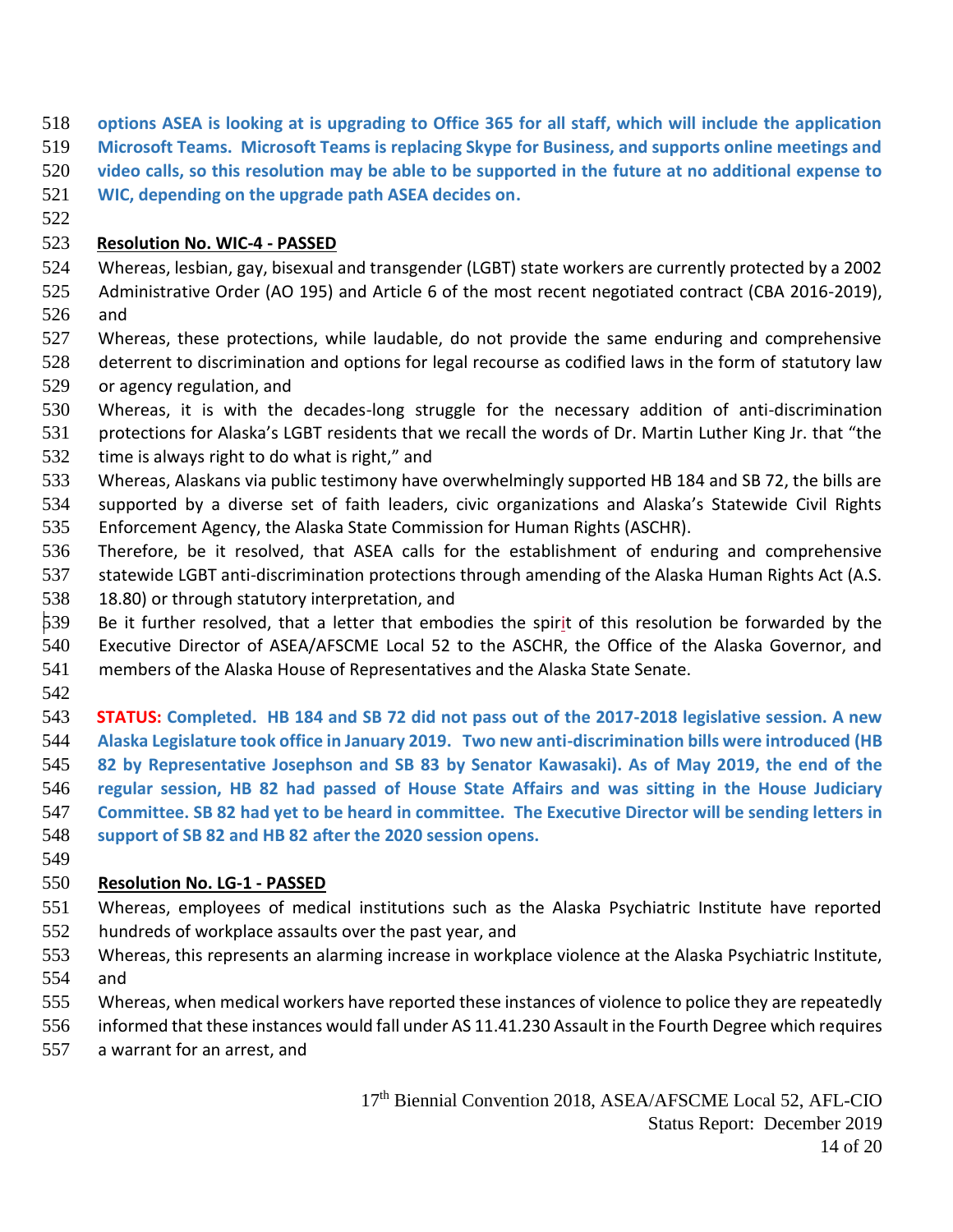- Whereas, Representative Matt Claman and Chuck Kopp have introduced HB 312 with a bipartisan group
- of co-sponsors allowing for an arrest to be made for an assault at a health facility, and making it a felony
- to assault a healthcare worker at a healthcare facility, and
- Whereas, all employees deserve safe and harm-free workplace conditions and the removal of barriers
- to the completion of their duties and responsibilities.
- Therefore, be it resolved, that ASEA expresses its grave concern regarding the increase of workplace
- violence at the Alaska Psychiatric Institute, and
- Be it further resolved, that ASEA supports HB 312, and
- Be it further resolved that copies of this resolution be sent to members of Alaska State House of Representatives and the Alaska State Senate.
- 

### **STATUS: Completed. ASEA aggressively supported HB 312. In March 2018, Union members took direct**

- **action at API in the form of a protest at the facility, which was covered by local media. This bill passed**
- **during the last Legislative session, and was signed into law by Governor Walker in May 2018. The new**
- **law increases protections for medical providers, including harsher penalties for assaultive conduct**
- **toward medical workers. ASEA continues to monitor all of the issues at API, including employee safety.**
- 

#### **Resolution No. LG-2 - PASSED**

- Whereas, HB83 would restore the option of a defined benefit retirement plan for the Tier IV employees (July 1st, 2006 and after), and
- Whereas, a Defined Benefit retirement plan will help recruit new talent and retain experienced
- employees who often leave for better benefits in the private sector as well as save the state money in the process, and
- Whereas, there is a clear desire for this change; according to the State's own figures 80% of the current 17,000 Tier IV employees could be expected to switch once created, and
- Therefore, be it resolved, that ASEA endorses the new Tier V Defined Benefit plan and expresses its support for HB83 and SB52.
- 

 **STATUS: In progress. During the 2017-18 Legislative session, both of these bills were moved through the Legislative committee process, going further in this process than ever before. Unfortunately, neither made it to a full vote of either legislative body. The Executive Director worked with our Lobbyist to reintroduce similar legislation in the 2018-19 session. HB 79 by Representative Kopp and SB 46 by Senator Kiehl were introduce and heard in committee. They have not yet passed. ASEA continues to be committed to the Tier V option, and will work to pass these bills in the 2020 session.**

#### **Resolution No. LG-3 - PASSED**

- Whereas, the FY18 budget was not passed by the Legislature during the 2017 regular and special sessions
- in time for the appropriate checks and balances to be completed by the Office of Management and
- Budget, and
- Whereas, several ASEA member agencies will be impacted by the funding contained in HB 321.

th Biennial Convention 2018, ASEA/AFSCME Local 52, AFL-CIO Status Report: December 2019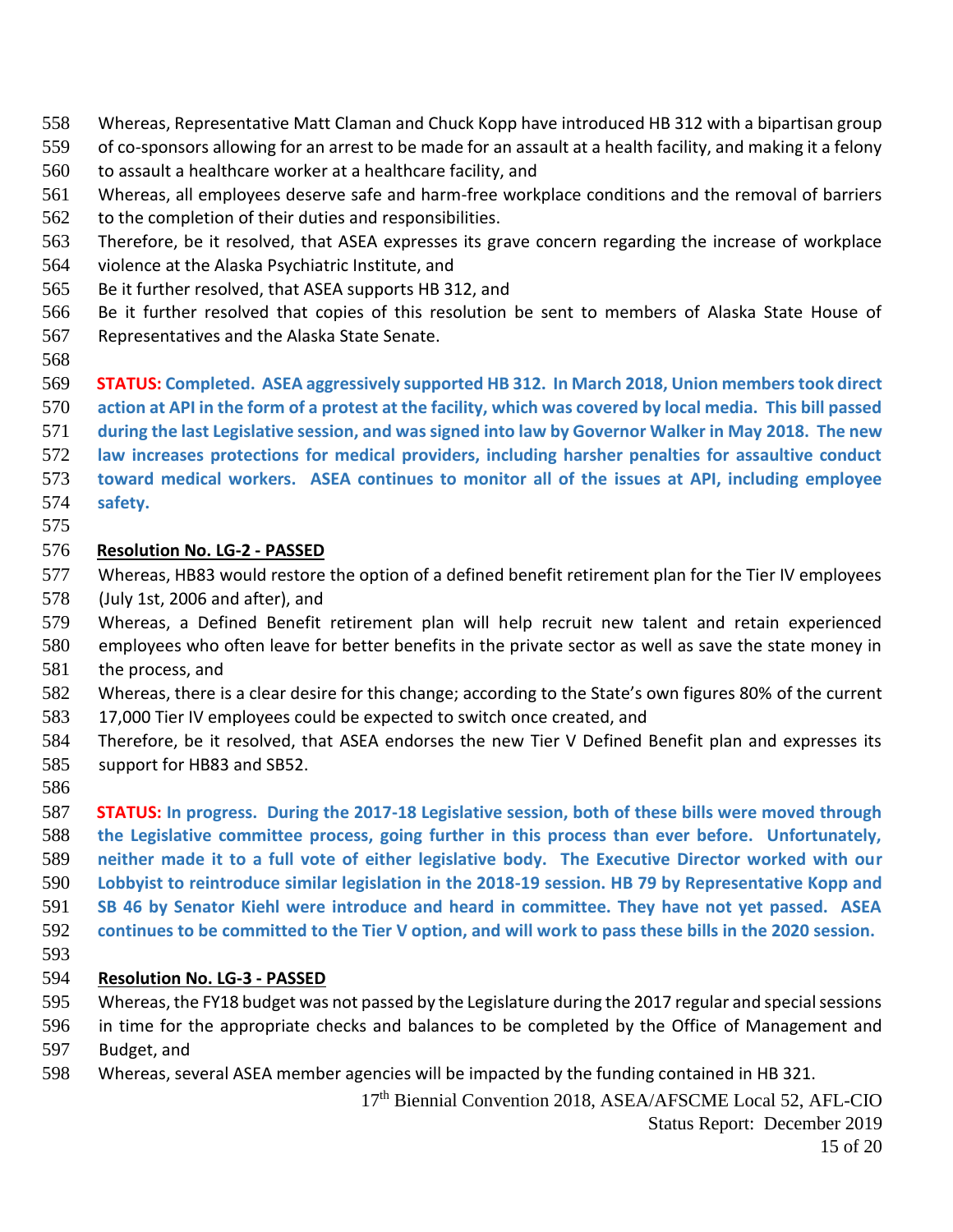- Therefore, be it resolved that the Union supports the passing of HB 321 in the most expedient manner
- possible, and
- Be it further resolved, ASEA calls on the Legislature to pass a FY19 budget with enough time to complete proper error checking, and
- Be it further resolved, that a letter from the ASEA/AFSCME Local 52 Executive Director reflecting the
- intent of this resolution be sent to the members of the Alaska State House of Representatives and the Alaska State Senate.
- 

 **STATUS: Completed. HB 321 passed just after the Convention before any letter could be sent by ASEA. ASEA was in communication with the legislature throughout the 2017-18 session, encouraging passage of a full budget in a timely manner. The Legislature completed its business in the 2017-18 session without the need for any Special Sessions.**

### **Resolution No. LG-4 - PASSED**

- Whereas, Representative Millet and Senator Kelly have sponsored HB395 and SB212 which addresses
- 20-year retirement and associated medical benefits, and
- Whereas, the duties of certain peace officers and firefighters are dangerous and they are routinely
- exposed to hazardous materials and conditions, and
- Whereas, critical incidents stress may result in long-term health problems and disability.
- Therefore, be it resolved, that ASEA calls on the Alaska Legislature to ensure that wildland firefighters
- are included in the proposed provisions set forth in HB395 and SB212.
- **STATUS: In progress. During the 2017-18 Legislative session, both of these bills were moved through**
- **the Legislative committee process. Unfortunately, neither made it to a full vote of either legislative**
- **body. ASEA continues to be committed to 20-year retirement option for wildland firefighters, and this**
- **session worked with its Lobbyist to support HB 79, that provide a defined benefit retirement for**
- **firefighters. HB made it through several committees, and currently sits in House Finance Committee.**
- **Because the session ended on May 15, 2019, ASEA will continue to push for passage of this bill during**
- **the 2020 legislative session.**
- 

## **Resolution No. NW-1**

- WHEREAS: The evolution of our organization is crucial, ease of access is necessary for the continued
- success and growth of ASEA/ASFCME Local 52; and
- WHEREAS: Information availability in as many forms as possible leads to increased and sustained member participation which is vital to our Union's success; and
- WHEREAS: Due to Alaska's unique geographical limitations, online membership-focused access would
- increase ownership and Union presence across all of Alaska; and
- WHEREAS: Driving increased membership traffic to our Union is essential to our success, the *myASEA*
- portal should be accessible through the ASEA website; and
- WHEREAS: *myASEA* should provide but not be limited to: membership status & dues, Union events &
- activities, the ability to access & update member information, as well as new membership & chapter
- support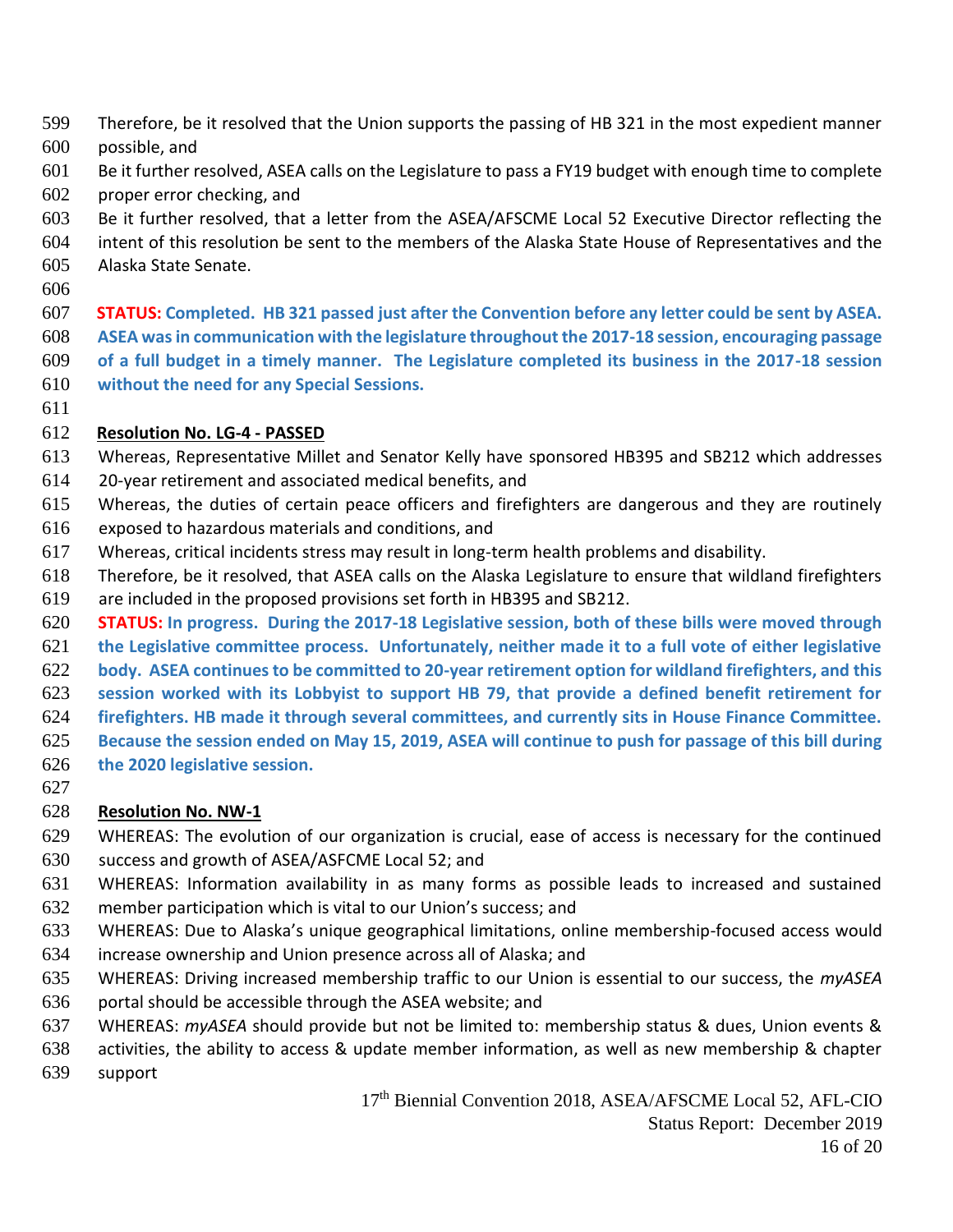THEREFORE BE IT RESOLVED: That the ASEA/ASFCME Local 52 Statewide Executive Board research and oversee the creation and implementation of *myASEA* as an avenue for education, information and participation

 **STATUS: In progress. The State Executive Board's Communications subcommittee continues to work with ASEA staff and the AFSCME International Communications office on an update of ASEA's communications capability, with the intent to improve communications with ASEA members. The Executive Board Communications subcommittee, ASEA staff, and AFSCME staff developed a communications plan in 2019 that is now in effect. One result of that plan is that ASEA hired a Communications Coordinator, Samantha Harris. Another result of that plan is that ASEA Local 52 has created something similar to a** *MyASEA* **portal, and we continue to explore and expand how we get information to membership. Currently, we have implemented an ASEA Weekly Digest that gives members a "one-stop-shopping" opportunity to get important union news and updates, as well as information about events and activities. In addition, ASEA Staff and the Communications subcommittee is giving quarterly status reports on communications at each quarterly Executive Board meeting. The ASEA Digest and/or a** *MyASEA* **type portal continues to evolve as an avenue for education, information, and member participation.**

#### **Resolution No. NW-2 - PASSED**

- WHEREAS: The AFSCME International Election Code needs to be updated to allow for an electronic voting option in Union elections; and
- WHEREAS: Electronic voting in Union elections would increase overall participation by the membership; and
- WHEREAS: The Union should reflect their membership, providing for a more inclusive Democratic process; and
- WHEREAS: Other Alaskan Unions, including other AFSCME affiliates, are utilizing electronic voting; and
- WHEREAS: We recognize not all members will utilize electronic voting, a paper ballot option will continue to be provided; and
- THEREFORE BE IT RESOLVED: The State Executive Board shall pursue introducing electronic voting as an option in all statewide elections; and
- BE IT FINALLY RESOLVED: That the ASEA Local 52 Delegates to the AFSCME International convention shall
- advocate for and prioritize the issue of electronic voting to the International Body
- 
- **STATUS: Completed. The State Executive Board disseminated this resolution to the ASEA delegates to the 2018 AFSCME International Convention, several of whom had already been doing research on this issue, and so enthusiastically took up the cause. The ASEA delegation initially drafted and submitted a resolution to require the AFSCME International Executive Board to provide guidelines as to when and how electronic voting could be used, and to pursue a future Constitutional Amendment to allow electronic balloting in all elections. However, prior to our resolution being taken up by the Convention's Resolutions Committee, we were advised by AFSCME leadership of barriers in federal law that would make it impossible to implement our resolution if passed.**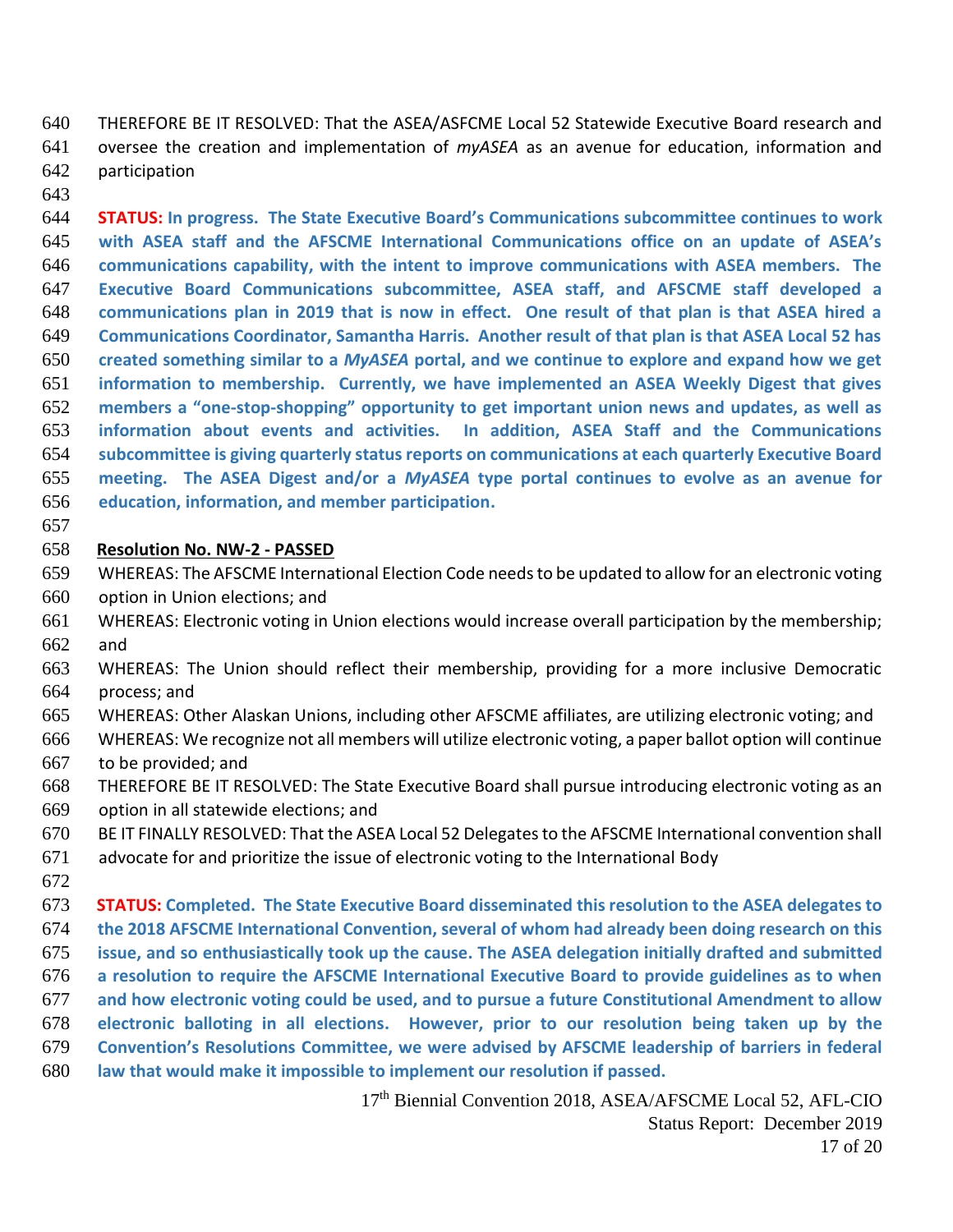#### 

 **Specifically, we were advised that, although the National Labor Relations Board (NLRB) has offered guidelines for electronic voting, and some AFSCME affiliates do conduct elections using those guidelines, all officer elections are subject to strict scrutiny in order to ensure compliance with those guidelines. To that end, the AFSCME Judicial Panel currently operates under a standing rule that it will automatically grant any protest of an election in which electronic ballots are used, and those elections must be re-run.**

 **In short, the legal limitations on how and when electronic balloting is allowed renders the use of this voting method virtually useless in our ASEA statewide elections, which are almost always officer elections. Moreover, had we submitted our original resolution, it would have been ruled out of order, due to the conflicts with federal law.**

 **AFSCME leadership initially asked us to withdraw this resolution entirely. Instead, understanding its importance to our members, we amended the resolution to require AFSCME International to continue its efforts for legislative changes that will allow electronic voting in the future. The amended resolution was passed by unanimous consent by the International Convention.**

 **As a delegation, we also met with many other affiliates who also have an interest in electronic voting, and are working to build a network of AFSCME members who can work together with leadership to encourage legislative action on this issue. Finally, Executive Director Jake Metcalfe met with Senator Lisa Murkowski directly following the convention, and expressed the importance of this issue on behalf of our membership.**

## **Resolution No. RC-1**

- Whereas, the ASEA/AFSCME Local 52 Constitution clearly states that the Alaska State Employees Association shall be affiliated with the Alaska State Federation of Labor, AFL-CIO, and the appropriate central labor bodies of the Alaska AFL-CIO in the State of Alaska; and
- Whereas, as a constituent member, we have representation rights; and
- Whereas, this representation is a contingent of delegates who represent ASEA at the Alaska AFL-CIO
- biennial convention, and a number of vice presidents who represent ASEA in accordance with the Alaska
- AFL-CIO constitution; and
- Whereas, The Alaska AFL-CIO constitution establishes the number of delegates that ASEA may send to
- the biennial convention, but does not set forth the manner by which the delegates are selected, with one exception; and
- Whereas, under the Alaska AFL-CIO constitution, the Executive Director is automatically a delegate to
	- the Alaska AFL-CIO biennial convention; and
	- Whereas, The President shall submit to the board a list of proposed delegates for approval.
	- Be it therefore resolved that the ASEA/AFSCME Local 52 Executive Board deliberate and establish an
	- internal procedure to select, elect, or appoint delegates to the Alaska AFL-CIO biennial convention and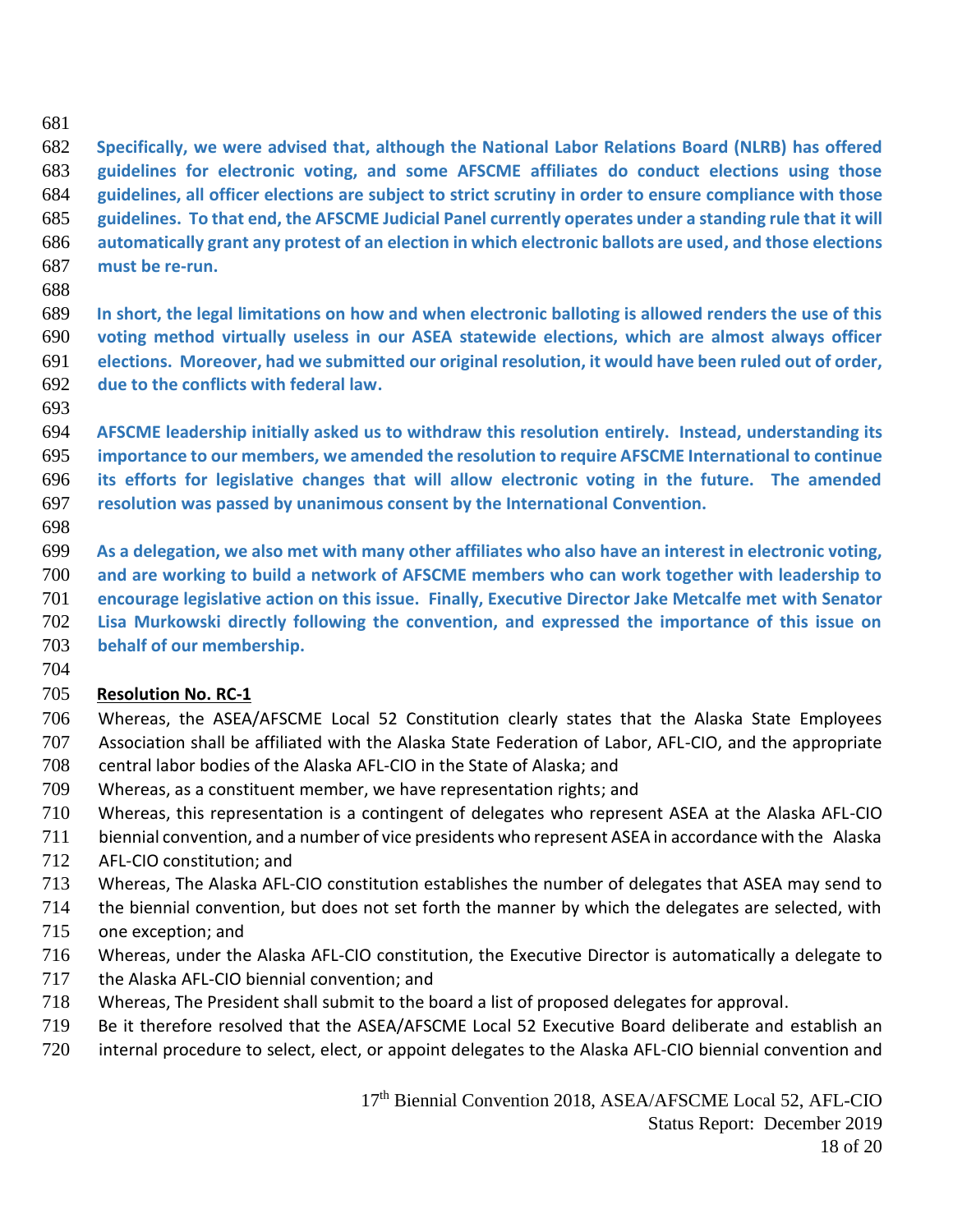shall start at the next scheduled Executive Board meeting to prepare for future Alaska AFL-CIO biennial conventions.

 **STATUS: Completed. At the May 2018 State Executive Board meeting, the Board passed a motion as to how Chapters could select delegates to the 2018 AFL-CIO Convention, and we sent eight (8) delegates representing Sitka, Fairbanks, Anchorage, and Mat-Su. Southeast Executive Board representative Nadine Lefebvre attended as the Juneau Central Labor Council President. Additionally, Executive Director Jake Metcalfe was elected Secretary-Treasurer, and three (3) new Vice Presidents were elected to represent ASEA.**

- 
- **Since that time, the State Executive Board, through its Policies & Procedures (P&P) subcommittee, has**
- **undertaken a complete revision of P&P Section 3, with the intent of establishing a more permanent**
- **delegate selection procedure, and increasing ASEA participation from among members statewide. The**
- **Executive Board proposed those changes at the September 2019 quarterly meeting, and following the**
- **30-day member comment period in which no objections were raised by the membership, passed those changes at the December 2019 meeting. Our continued goal is strengthening our relationships and**
- **power within the AFL-CIO, which is happening in conjunction with overall strategic planning related**
- **to internal and external organizing.]**
- 

### **Resolution No. RC-2 - PASSED**

- Whereas, the Alaska State Legislature has been in a state of gridlock for several years; and
- Whereas, due to the configuration of legislative voting districts, some Legislators have "safe" districts
- 743 from which they cannot be dislodged; and
- Whereas, in a healthy democracy, leaders do not occupy their positions for life; and
- Whereas, there is currently proposed legislation that would amend the Constitution of the State of
- Alaska to establish "a nonpartisan statewide district map...", and change the composition of the
- redistricting board through the Sponsor Substitute for House Joint Resolution No. 26.
- Be it therefore resolved that the ASEA/AFSCME Local 52 supports the passage of the Sponsor Substitute for House Joint Resolution No. 26
- 

 **STATUS: Completed. ASEA supported the Sponsor Substitute for House Joint Resolution 26. However, HJR 26 did not make it out of committee before the 2017-18 legislative session adjourned.**

## **Floor Resolution 1 - FAILED**

## **Floor Resolution 2:**

 I move to start a committee whose purpose is to advocate and support activities within the ASEA/AFSCME Local 52 that are of special interest to veterans.

- 
- **STATUS: Implemented. At its September 2018 meeting, the Executive Board drafted and passed language to be added to the Policies & Procedures (P&P) to add a Veterans' Issues committee, which**

th Biennial Convention 2018, ASEA/AFSCME Local 52, AFL-CIO